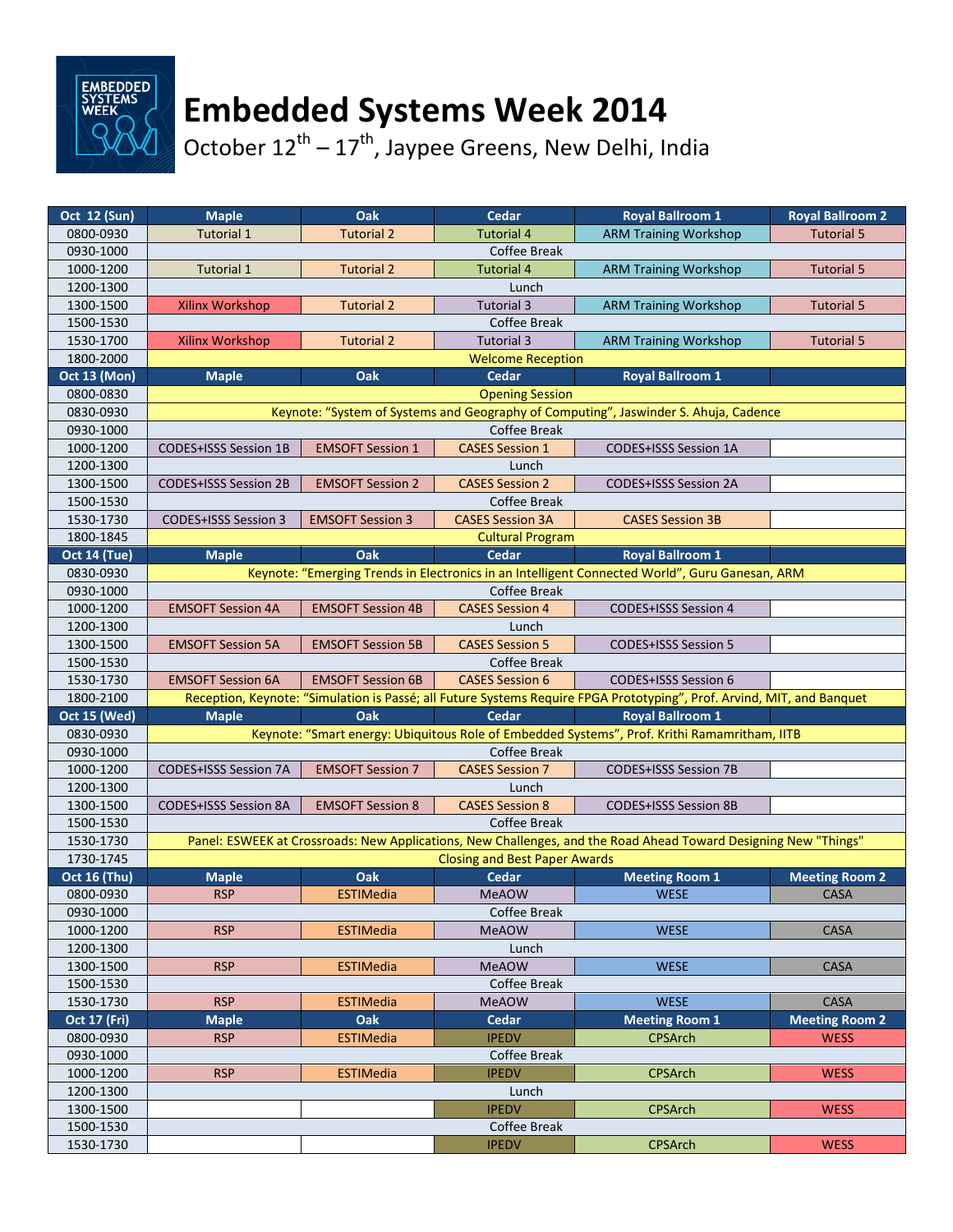| <b>Sunday</b>      | <b>Tutorials</b>                                                                      | <b>Tutorials</b>                                                                 | <b>Tutorials</b>                                                                                                                | <b>Tutorials</b>                                                                                      | <b>Training</b><br><b>Workshop</b> |
|--------------------|---------------------------------------------------------------------------------------|----------------------------------------------------------------------------------|---------------------------------------------------------------------------------------------------------------------------------|-------------------------------------------------------------------------------------------------------|------------------------------------|
| $8.00 -$<br>9.30   | <b>Tutorial 1: Formal</b><br>Verification of<br>Simulink/Stateflow<br><b>Diagrams</b> | Tutorial 2: Run-<br>time<br>Reconfigurable<br>High<br>Performance<br><b>SoCs</b> | <b>Tutorial 4: Mitigation</b><br>of soft errors: from<br>adding selective<br>redundancy to<br>changing the<br>abstraction stack | Tutorial 5: Modeling,<br><b>Validation and</b><br>Synthesis of<br><b>Embedded Control</b><br>Software | <b>ARM Training</b><br>Workshop    |
| $9.30 -$<br>10.00  |                                                                                       |                                                                                  | <b>Coffee Break</b>                                                                                                             |                                                                                                       |                                    |
| $10.00 -$<br>12.00 | <b>Tutorial 1: Formal</b><br>Verification of<br>Simulink/Stateflow<br><b>Diagrams</b> | Tutorial 2: Run-<br>time<br>Reconfigurable<br>High<br>Performance<br><b>SoCs</b> | <b>Tutorial 4: Mitigation</b><br>of soft errors: from<br>adding selective<br>redundancy to<br>changing the<br>abstraction stack | Tutorial 5: Modeling,<br><b>Validation and</b><br>Synthesis of<br><b>Embedded Control</b><br>Software | <b>ARM Training</b><br>Workshop    |
| $12.00 -$<br>13.00 |                                                                                       |                                                                                  | Lunch                                                                                                                           |                                                                                                       |                                    |
| $13.00 -$<br>15.00 | <b>Xilinx</b><br>Workshop                                                             | Tutorial 2: Run-<br>time<br>Reconfigurable<br>High<br>Performance<br><b>SoCs</b> | <b>Tutorial 3: Methods</b><br>and tools for smart<br>device integration<br>and simulation                                       | Tutorial 5: Modeling,<br><b>Validation and</b><br>Synthesis of<br><b>Embedded Control</b><br>Software | <b>ARM Training</b><br>Workshop    |
| $15.00 -$<br>15.30 |                                                                                       | <b>Coffee Break</b>                                                              |                                                                                                                                 |                                                                                                       |                                    |
| $15.30 -$<br>17.00 | <b>Xilinx</b><br>Workshop                                                             | Tutorial 2: Run-<br>time<br>Reconfigurable<br>High<br>Performance<br><b>SoCs</b> | <b>Tutorial 3: Methods</b><br>and tools for smart<br>device integration<br>and simulation                                       | Tutorial 5: Modeling,<br><b>Validation and</b><br>Synthesis of<br><b>Embedded Control</b><br>Software | <b>ARM Training</b><br>Workshop    |
| 18.00-<br>20.00    | <b>Welcome Reception</b>                                                              |                                                                                  |                                                                                                                                 |                                                                                                       |                                    |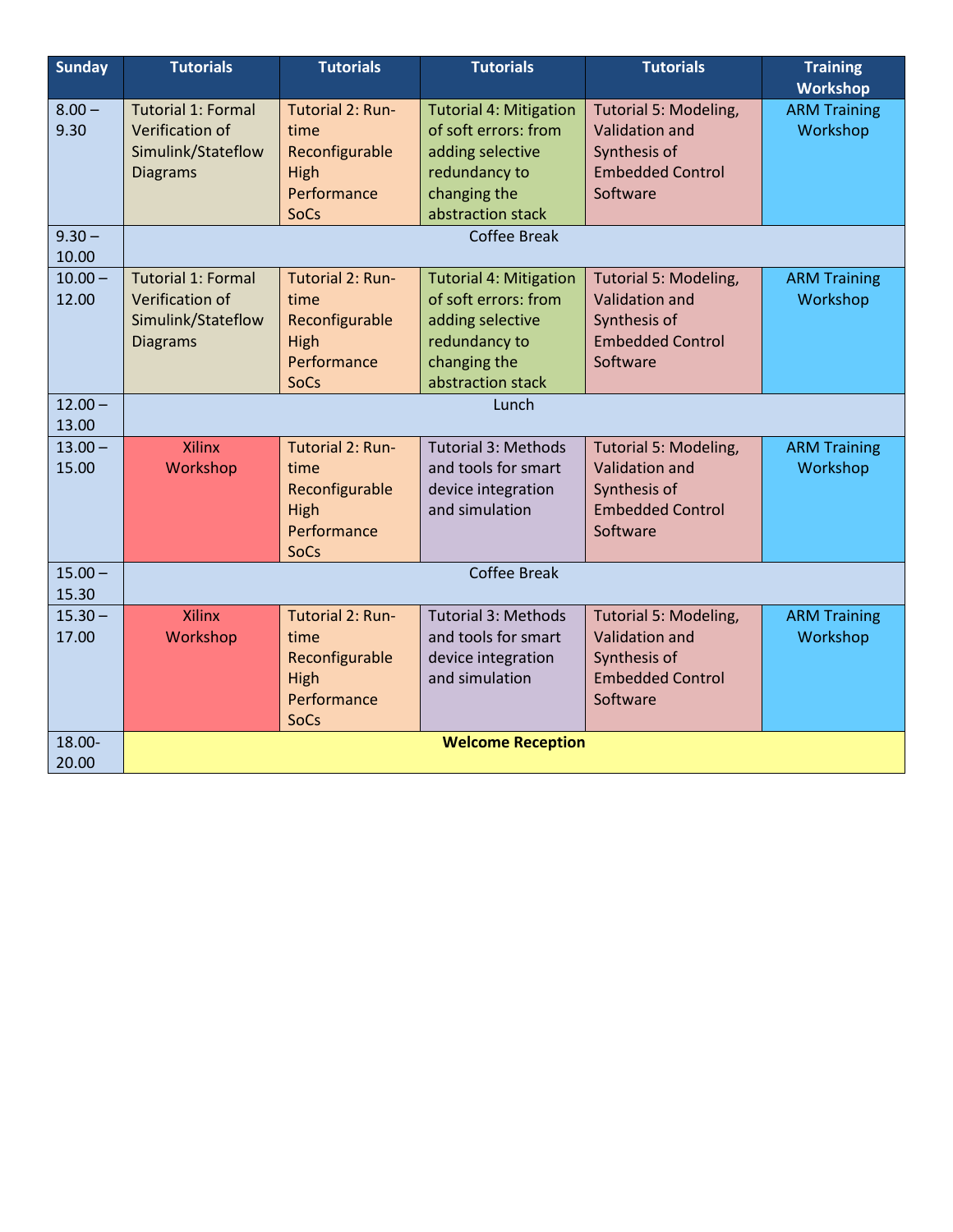# **Plenary Keynotes**

# **8.30 am, Monday, October 13th System of Systems and the Geography of Computing**

### *Jaswinder S. Ahuja*

# *Corporate Vice President and Managing Director, Cadence Design Systems*

# Abstract

System of systems is a collection of systems that pool their resources and capabilities together to create a new, more complex system which offers more functionality and performance than simply the sum of the constituent systems. For example, a car is a complex system made up of over 40 electronic systems for airbag deployment, cruise control, entertainment, braking, etc. Similar examples are all around us – from mobile devices to gaming consoles to home electronics. In the Internet of Things (IOT) era, all these systems are interconnected either to the home, to the city or to the cloud. This connectivity brings system-level challenges include partitioning, communications protocols, IP selection, software bring-up, hardware-software verification, reliability, safety, and more. The electronic systems that make up the IOT generate huge amounts of data, and data is useful only when we compute on it and share it. When the dimensions of design range from few nm to thousands of kilometers, geography of computing is key. This presentation talks about innovation in system of systems, its context in the Internet of Things era, and the geography of computing in terms of data and energy.

### Biography

Jaswinder S. Ahuja is a Corporate Vice President and the Managing Director of Cadence Design Systems in India. Jaswinder heads Cadence's India Field Operations and the India Operating Region. He is also responsible for Global Customer Support and Education Services. Jaswinder is a founding member and the current President of the VLSI Society of India (VSI) and is on the Executive Council of the Indian Electronics & Semiconductor Association (IESA). He served as IESA Chairman in 2007-08. Jaswinder has a B.Tech in Electronics Engineering from IT-BHU, Varanasi and an MS in Computer Engineering from Northeastern University, Boston, USA. He also holds an Executive MBA from Stanford University, USA.

# **8.30 am, Tuesday, October 14th Emerging Trends in Electronics in an Intelligent Connected World**

### *Guru Ganesan*

# *President and Managing Director, ARM India*

### Abstract

With nearly eight Billion people on our planet, it is more imperative now than ever before for each one of us to be able to manage our lives efficiently amidst competing resources, time crunches and the unintentional intrusions in our lives. At the same time, serendipitously, low-power embedded technology has matured to a level where it can be used to bring about the kind of connectivity required of ourselves with everything around us to enable us to overcome the challenges imposed on us by our benevolent, yet overcrowded, planet. The presentation elucidates how the challenges thrown up by the need for this connectivity together with mobility are being addressed in both hardware and software. Furthermore, to the discerning listener, it will become amply clear that our quest for constant connectivity not only carries with it the glam of the possibility of embarking on new areas of growth and research, but also the potential to burden us with a gazillion or more of pieces of information and consequently the responsibility to handle this information efficiently and with appropriate care.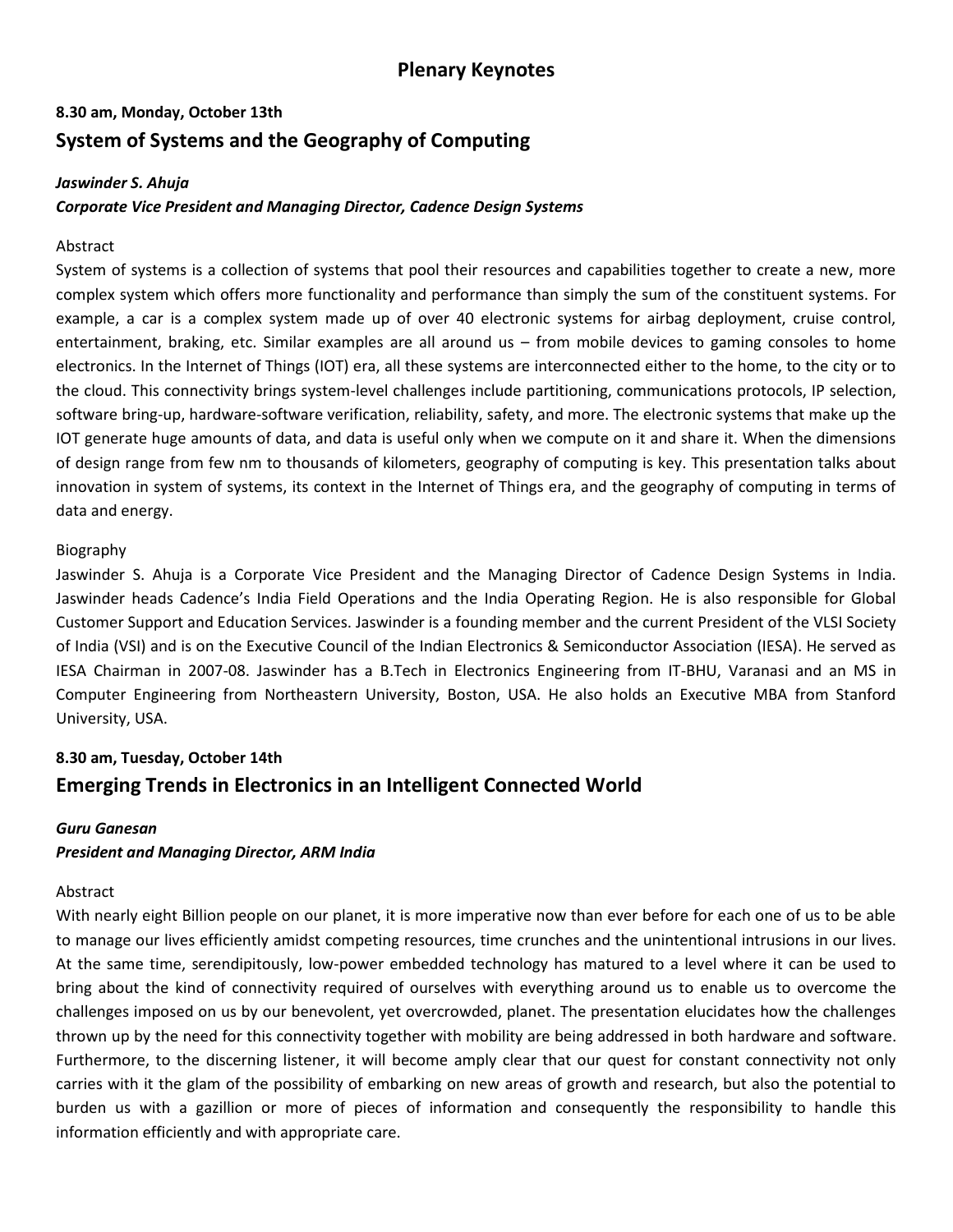### Biography

Guru Ganesan started his career with Tata Consultancy Services. He then had stints at Hewlett-Packard in Cupertino, Cadence Design Systems in San Jose and Texas Instruments in Dallas. Later, in Jan 2001, he was the Director of Engineering in a business unit of Synopsys in Mountain View that got acquired by Artisan Components. In 2002, Mr. Ganesan relocated to India to set up the India operations of Artisan. He was Managing Director of Artisan in India until 2004, when Artisan got acquired by ARM, the world leader in Semiconductor IP. At ARM, Guru has held a variety of positions, starting with Vice President of Engineering in San Jose. He became the Managing Director of ARM India in 2009 and is now its President.

# **6.30 pm, Tuesday, October 14th Simulation is Passé; all Future Systems Require FPGA Prototyping**

#### *Arvind*

#### *Johnson Professor of Computer Science and Engineering, Massachusetts Institute of Technology*

#### Abstract

Power and energy dominate the design of all systems today from smart phones to Internet-of-Things to gigantic data centers. The single most promising approach to reducing power is replacing compute intensive software by special purpose hardware. Without hardware specialization, a smart phone wouldn't have so many different radios or highresolution cameras or high quality audio or video or GPS navigation. Whether this capability is delivered via ASICs or reconfigurable logic, the designers of such systems have to be proficient in both hardware and software to understand the trade-offs. Large FPGAs with modern high-level hardware synthesis tools offer a design flow that is essential to mitigate development risks without increasing the time-to-market. We will illustrate the power of this design flow via numerous working prototypes developed by us.

### Biography

Arvind is the Johnson Professor of Computer Science and Engineering at MIT. Arvind's group, in collaboration with Motorola, built the Monsoon dataflow machines and its associated software in the late eighties. In 2000, Arvind started Sandburst which was sold to Broadcom in 2006. In 2003, Arvind co-founded Bluespec Inc., an EDA company to produce a set of tools for high-level synthesis. In 2001, Dr. R. S. Nikhil and Arvind published the book "Implicit parallel programming in pH". Arvind's current research focus is on enabling rapid development of embedded systems. Arvind is a Fellow of IEEE and ACM, and a member of the National Academy of Engineering and the American Academy of Arts and Sciences.

# **8.30 am, Wednesday, October 15th Smart Energy: Ubiquitous Role of Embedded Systems**

#### *Krithi Ramamritham*

### *Vijay and Sita Vashee Chair Professor, Indian Institute of Technology Bombay*

#### Abstract

Smart grids have been heralded as the key enabler of cleaner, cheaper and more reliable energy. They incorporate diverse energy sources, advanced monitoring, demand-side management and the ability to "self heal". The success of smart grids lies in the development of effective solutions for a) Demand-supply management incorporating intermittent, renewable, energy sources; b) Monitoring and sensing to understand energy generation and consumption patterns; and c) Distributed information management and control strategies. The talk will cover these topics and show how Embedded Systems play a crucial role in addressing these problems.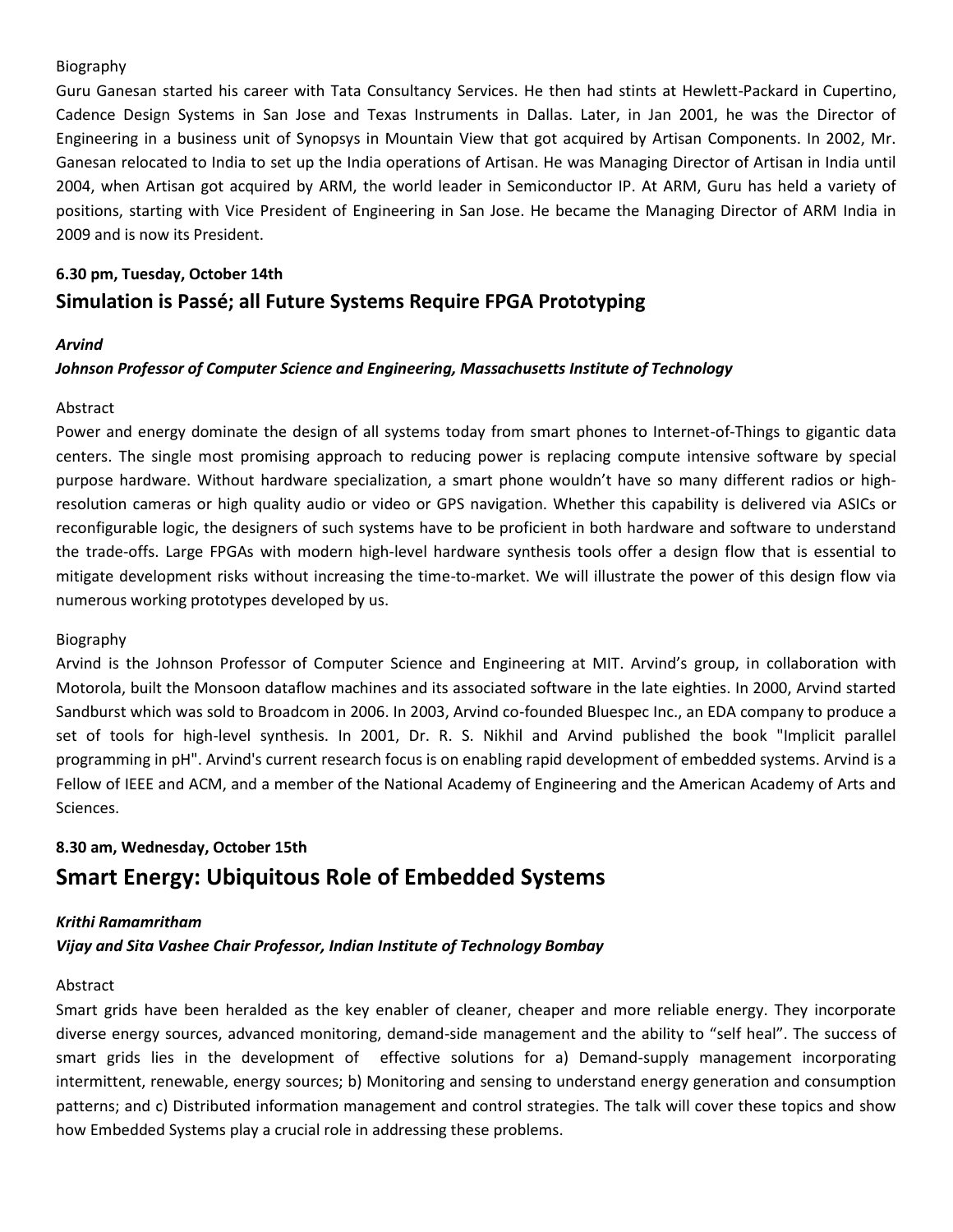#### Biography

After his B.Tech (Electrical Engineering) and M.Tech (Computer Science) degrees from IIT Madras, Prof. Krithi Ramamritham went on to receive his Ph.D. in Computer Science from the University of Utah. After a long stint at the University of Massachusetts, he moved to IIT Bombay as the Vijay and Sita Vashee Chair Professor in the Department of Computer Science and Engineering. During 2006-2009, he served as Dean (R&D) at IIT Bombay.

Prof. Ramamritham's research explores timeliness and consistency issues in computer systems, in particular, databases, real-time systems, and distributed applications. His recent work addresses these issues in the context of sensor networks, embedded systems, mobile environments and smart grids. During the last few years he has been interested in the use of Information and Communication Technologies for creating tools aimed at socio-economic development.

Prof. Ramamritham is a Fellow of the IEEE, ACM, Indian Academy of Sciences, National Academy of Sciences, India, and the Indian National Academy of Engineering. Twice he has received the IBM Faculty Award. He is also a recipient of the Distinguished Alumnus Award from IIT Madras and the Doctor of Science (Honoris Causa) from the University of Sydney.

Prof. Ramamritham has been associated with the editorial board of various journals. These include IEEE Embedded Systems Letters and Springer's Real-Time Systems Journal (Editor-in-Chief), IEEE Transactions on Knowledge and Data Engineering, IEEE Transactions on Parallel and Distributed Systems, IEEE Transactions on Mobile Computing, IEEE Internet Computing and the VLDB (Very Large Databases) Journal. Moreover, he has served on the Board of Directors of Persistent Systems, Pune, on the Board of Trustees of the VLDB Endowment, and on the Technical Advisory Board of TTTech, Vienna, Austria, Microsoft Research India, and Tata Consultancy Services.

Of the two startups that he has co-founded, Agrocom offers award-winning information and communication technologybased real-time decision-support tools to farmers and organizations enabling progressive farming while Nex Robotics delivers high quality products in robotics and embedded systems.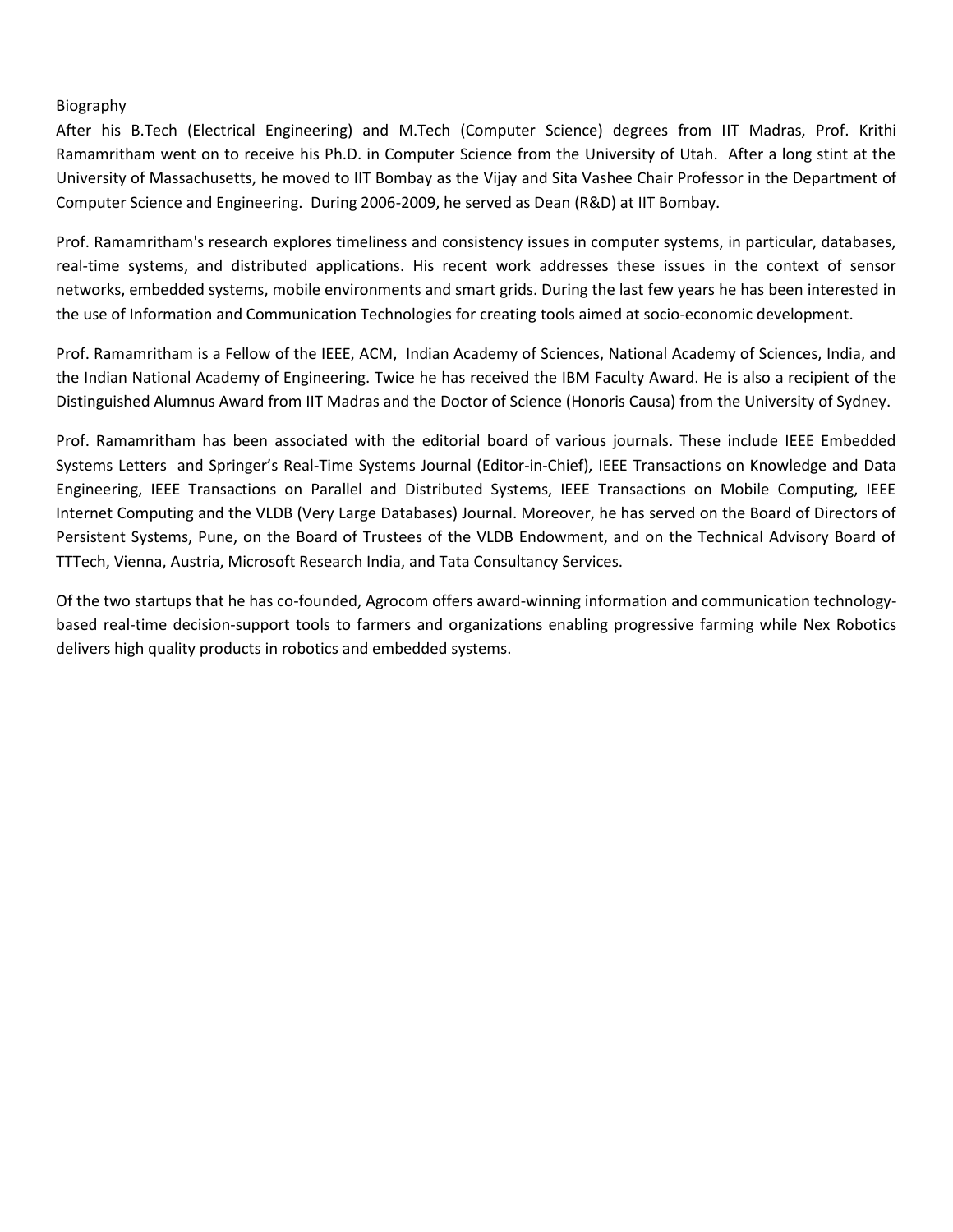# **Plenary Panel**

# **3.30 pm, Wednesday, October 15th ESWEEK at Crossroads: New Applications, New Challenges, and the Road Ahead Toward Designing New "Things"**

Organizer: Radu Marculescu (Carnegie Mellon University, USA)

Panel Members: Satrajit Chatterjee (Two Sigma Investments, New York, USA), Petru Eles (Linkoping University, Sweden), Chenyang Lu (Washington University in St. Louis, USA), Karam Chatha (Qualcomm, USA), Partha Pande(Washington State University, USA), Radu Marculescu (Carnegie Mellon University, USA)

Over the years, ESWEEK has benefited from a clear target and a relatively homogeneous community of people interested in various hardware and/or software aspects. In recent years, however, the raise of new applications (bio, social, etc.) led inevitably to a possible shift in the overall focus towards embedded cyber-physical systems. However, it is hard to ignore the value of lessons learned when (co)designing HW and SW, or optimizing software and systems for utmost performance. Indeed, the kind of methods and tools we've seen presented over the years in ESWEEK form a solid intellectual legacy we can build on if we were to move into these new areas and design new kind of systems.

Starting from these overarching ideas, this special session/panel is meant to bring to discussion a set of outrageously cool (new) applications and explore an out-of-the-box perspective on systems design. The participants and audience alike will be challenged to leave the comfort zone (a.k.a. traditional embedded system design), travel the path not taken, see the unseen, and immerse into the joy of designing new "things". In the end, it will become clear what's at stake for the embedded community as we want (or maybe need?) to reinvent ourselves...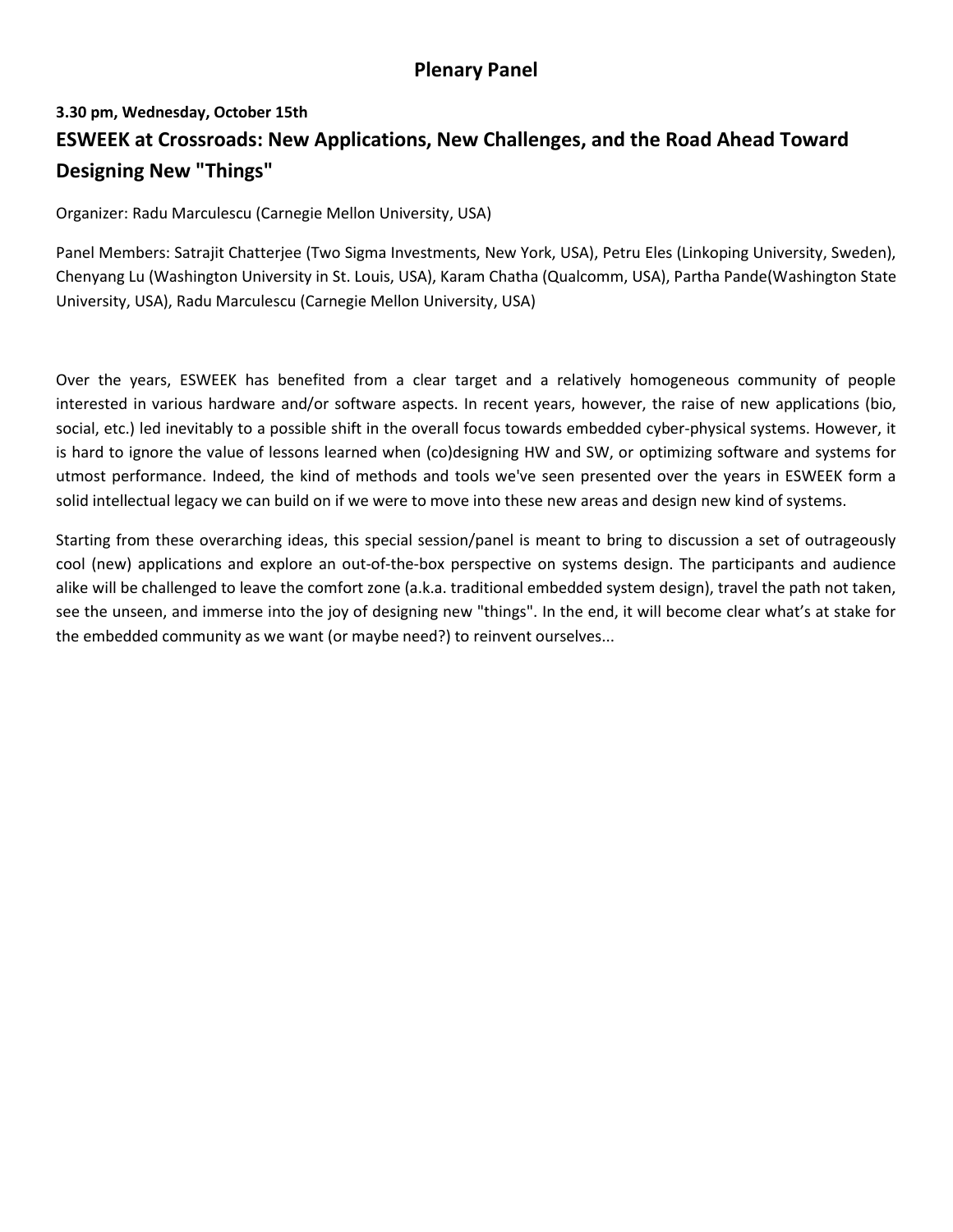| <b>Monday</b> | <b>CASES</b>                                                                         | <b>EMSOFT</b>                                | <b>CODES+ISSS</b>                                                         |
|---------------|--------------------------------------------------------------------------------------|----------------------------------------------|---------------------------------------------------------------------------|
| 0800 - 0830   | <b>Opening Session</b>                                                               |                                              |                                                                           |
| 0830 - 0930   | Keynote: "System of Systems and Geography of Computing", Jaswinder S. Ahuja, Cadence |                                              |                                                                           |
| 0930 - 1000   | <b>Coffee Break</b>                                                                  |                                              |                                                                           |
| $1000 - 1200$ | <b>Session 1: Multi-cores and</b>                                                    | <b>Session 1: Formal Modeling</b>            | <b>Session 1A: Networked Embedded</b>                                     |
|               | <b>Accelerators</b>                                                                  | <b>Session Chair: Rupak Majumdar</b>         | <b>Systems</b>                                                            |
|               | Session Chair: Weidong Shi                                                           |                                              | Session Chair: Lothar Thiele                                              |
|               |                                                                                      |                                              | Session Co-Chair: Siddharth Garg                                          |
|               | 1.1 The Improbable but Highly                                                        | 1.1 Exponentially timed SADF:                | 1A.1: Hardware/Software Co-design                                         |
|               | <b>Appropriate Marriage of 3D</b>                                                    | <b>Compositional semantics,</b>              | for a Wireless Sensor Network                                             |
|               | <b>Stacking and Neuromorphic</b>                                                     | reduction, and analysis                      | Platform                                                                  |
|               | <b>Accelerators</b>                                                                  | Joost-Pieter Katoen and Hao Wu               | Chih-Ming Hsieh, Farzad Samie, M.                                         |
|               | Olivier Temam, Bilel Belhadj,                                                        |                                              | Sammer Srouji, Manyi Wang,                                                |
|               | Alexandre Valentian, Pascal Vivet,                                                   |                                              | Zhonglei Wang and Joerg Henkel                                            |
|               | Marc Duranton and Ligiang He                                                         |                                              |                                                                           |
|               | 1.2 Greedy Heuristics for Transport                                                  | <b>1.2 Refinement Calculus of Reactive</b>   | 1A.2: Towards Scalable Symbolic                                           |
|               | <b>Triggered Architecture Optimization</b>                                           | <b>Systems</b>                               | <b>Routing for Multi-Objective</b>                                        |
|               |                                                                                      | <b>Viorel Preoteasa and Stavros Tripakis</b> | <b>Networked Embedded System</b>                                          |
|               | Timo Viitanen, Heikki Kultala, Pekka<br>Jääskeläinen and Jarmo Takala                |                                              |                                                                           |
|               |                                                                                      |                                              | <b>Design</b>                                                             |
|               |                                                                                      |                                              | and Optimization                                                          |
|               |                                                                                      |                                              | Sebastian Graf, Felix Reimann,                                            |
|               |                                                                                      |                                              | Michael Glaß and Jürgen Teich                                             |
|               | 1.3 Energy-Efficient VFI-Partitioned                                                 | <b>1.3 Precise Piecewise Affine Models</b>   | 1A.3: An Efficient Technique for                                          |
|               | <b>Multicore Design Using Wireless</b>                                               | from Input-Output Data                       | <b>Computing Importance Measures in</b>                                   |
|               | <b>NoC Architectures</b>                                                             | Rajeev Alur and Nimit Singhania              | <b>Automatic Design of Dependable</b>                                     |
|               | Ryan Kim, Guangshuo Liu, Paul                                                        |                                              | <b>Embedded Systems</b>                                                   |
|               | Wettin, Radu Marculescu, Diana                                                       |                                              | Hananeh Aliee, Michael Glass,                                             |
|               | Marculescu and Partha Pande                                                          |                                              | Faramarz Khosravi and Jürgen Teich                                        |
| $1000 - 1200$ |                                                                                      |                                              | Session 1B: Efficient, Reliable and                                       |
|               |                                                                                      |                                              | <b>Secure Architectures</b>                                               |
|               |                                                                                      |                                              | Session chair: Muhammad Shafique                                          |
|               |                                                                                      |                                              | Session Co-Chair: Petru Eles                                              |
|               |                                                                                      |                                              | 1B.1: HEFT: A Hybrid System-Level                                         |
|               |                                                                                      |                                              | <b>Framework for Enabling Energy-</b>                                     |
|               |                                                                                      |                                              | <b>Efficient Fault-Tolerance in NoC</b>                                   |
|               |                                                                                      |                                              | based MPSoCs                                                              |
|               |                                                                                      |                                              | Yong Zou and Sudeep Pasricha                                              |
|               |                                                                                      |                                              | 1B.2: Leveraging Microarchitectural<br><b>Side Channel Information to</b> |
|               |                                                                                      |                                              | <b>Efficiently Enhance Program Control</b>                                |
|               |                                                                                      |                                              | <b>Flow Integrity</b>                                                     |
|               |                                                                                      |                                              | Chen Liu and Chengmo Yang                                                 |
|               |                                                                                      |                                              | 1B.3: * A PCM Translation Layer for                                       |
|               |                                                                                      |                                              | <b>Integrated Memory and Storage</b>                                      |
|               |                                                                                      |                                              | Management                                                                |
|               |                                                                                      |                                              | Bing-Jing Chang, Yuan-Hao Chang,                                          |
|               |                                                                                      |                                              | Hung-Sheng Chang, Tei-Wei Kuo and                                         |
|               |                                                                                      |                                              | Hsiang-Pang Li                                                            |
| 1200 - 1300   |                                                                                      | Lunch                                        |                                                                           |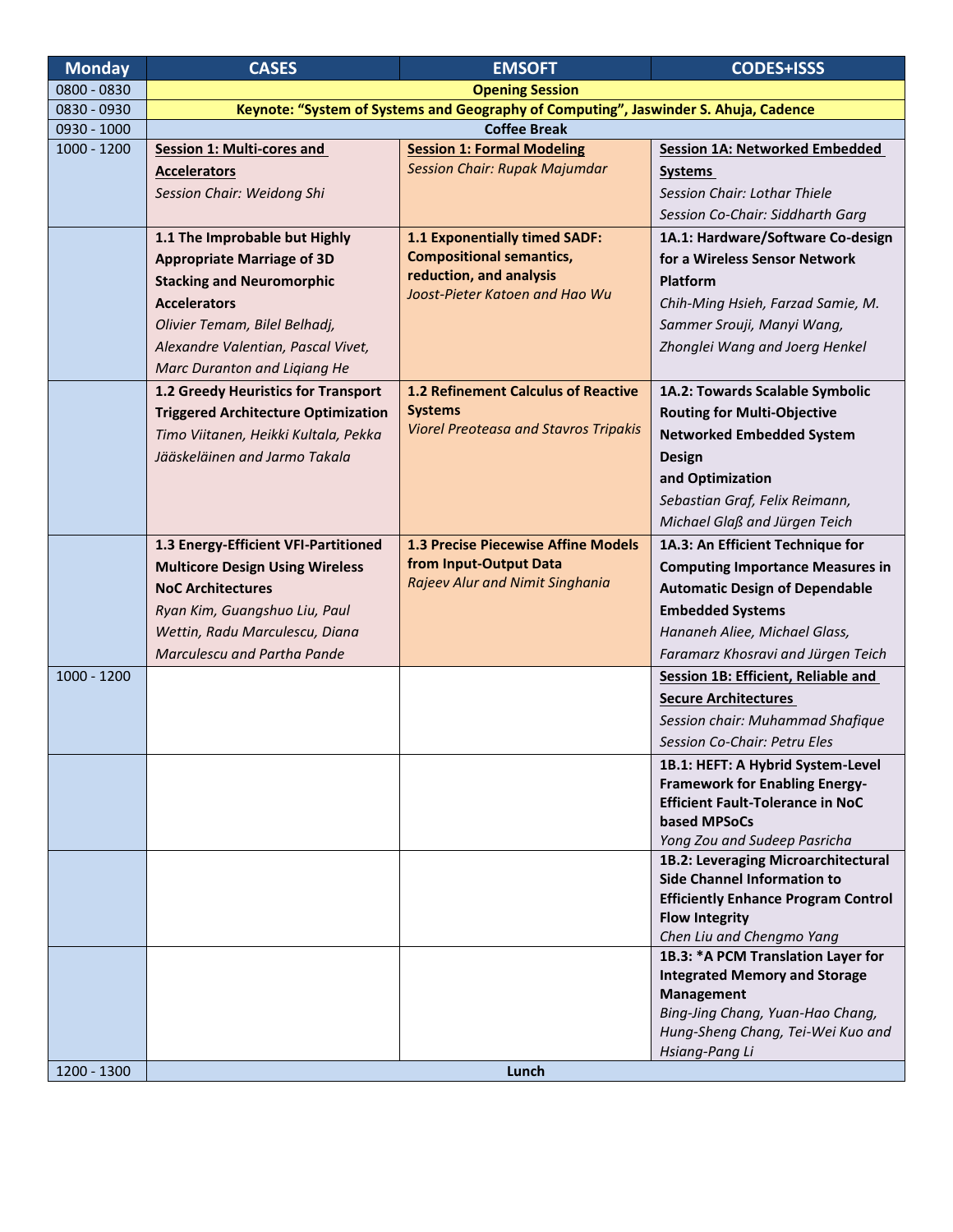| <b>Monday</b> | <b>CASES</b>                                | <b>EMSOFT</b>                            | <b>CODES+ISSS</b>                                                        |
|---------------|---------------------------------------------|------------------------------------------|--------------------------------------------------------------------------|
| 1300 - 1500   | <b>Session 2: Reconfigurable</b>            | <b>Session 2: Special Session:</b>       | <b>Session 2A: Energy/Performance</b>                                    |
|               | <b>Computing</b>                            | <b>Embedded Software Reliability for</b> | <b>Optimization and Timing Error</b>                                     |
|               | Session chair: Alexander Fell               | <b>Unreliable Hardware</b>               | <b>Modeling</b>                                                          |
|               |                                             | <b>Organizers: Muhammad Shafique</b>     | Session Chair: Chengmo Yang                                              |
|               |                                             | and Jian-Jia Chen                        | Session Co-Chair: Turbo Majumder                                         |
|               |                                             | <b>Moderator: Sri Parameswaran</b>       |                                                                          |
|               | 2.1 Retargetable Automatic                  | <b>Speakers:</b>                         | 2A.1: Timing Analysis of Erroneous                                       |
|               | <b>Generation of Compound</b>               | 1. Peter Marwedel                        | <b>Systems</b>                                                           |
|               | <b>Instructions for CGRA based</b>          | 2. Nikil Dutt                            | Omid Assare and Rajesh Gupta                                             |
|               | <b>Reconfigurable Processor</b>             | 3. Rolf Ernst                            |                                                                          |
|               | <b>Applications</b>                         | 4. Jian-Jia Chen                         |                                                                          |
|               | Narasinga Rao Miniskar, Soma Kohli,         | 5. Siddharth Garg                        |                                                                          |
|               | Haewoo Park and Donghoon Yoo                |                                          |                                                                          |
|               | 2.2 *COREFAB: Concurrent                    |                                          | 2A.2: Saving Energy without Defying                                      |
|               | <b>Reconfigurable Fabric Utilization in</b> |                                          | <b>Deadlines on Mobile GPU-based</b>                                     |
|               | <b>Heterogeneous Multi-Core Systems</b>     |                                          | <b>Heterogeneous Systems</b>                                             |
|               | Artjom Grudnitsky, Lars Bauer and           |                                          | Arian Maghazeh, Unmesh D.                                                |
|               | Jörg Henkel                                 |                                          | Bordoloi, Adrian Horga, Petru Eles                                       |
|               |                                             |                                          | and Zebo Peng                                                            |
|               | 2.3 Automatic Custom Instruction            |                                          | 2A.3: Flattening-based Mapping of                                        |
|               | <b>Identification in Memory Streaming</b>   |                                          | <b>Imperfect Loop Nests for CGRAs</b>                                    |
|               | <b>Algorithms</b>                           |                                          | Jongeun Lee, Seongseok Seo, Hongsik                                      |
|               | Martin Haaß, Lars Bauer and Joerg           |                                          | Lee, and Hyeon Uk Sim                                                    |
|               | Henkel                                      |                                          |                                                                          |
| 1300 - 1500   |                                             |                                          | <b>Session 2B: Pushing the Boundaries</b>                                |
|               |                                             |                                          | - Temperatures, Voltages, and                                            |
|               |                                             |                                          | <b>Cloudbursts</b>                                                       |
|               |                                             |                                          | Session Chair: M. Balakrishnan                                           |
|               |                                             |                                          | Session Co-Chair: Aviral Shrivastava<br>2B.1: *TSP: Thermal Safe Power - |
|               |                                             |                                          | <b>Efficient power budgeting for Many-</b>                               |
|               |                                             |                                          | <b>Core Systems in Dark Silicon</b>                                      |
|               |                                             |                                          | Santiago Pagani, Heba Khdr, Waqaas                                       |
|               |                                             |                                          | Munawar, Jian-Jia Chen, Muhammad                                         |
|               |                                             |                                          | Shafique, Minming Li and Joerg                                           |
|               |                                             |                                          | Henkel                                                                   |
|               |                                             |                                          | 2B.2: HYPNOS: An Ultra-Low Power                                         |
|               |                                             |                                          | <b>Sleep Mode with SRAM Data</b><br><b>Retention for Embedded</b>        |
|               |                                             |                                          | <b>Microcontrollers</b>                                                  |
|               |                                             |                                          | Hrishikesh Jayakumar, Arnab Raha                                         |
|               |                                             |                                          | and Vijay Raghunathan                                                    |
|               |                                             |                                          | 2B.3: Prediction and Control of                                          |
|               |                                             |                                          | <b>Bursty Cloud Workloads: A Fractal</b>                                 |
|               |                                             |                                          | <b>Framework</b>                                                         |
|               |                                             |                                          | Mahboobeh Ghorbani, Yanzhi Wang,<br>Massoud Pedram and Paul Bogdan       |
| 1500 - 1530   |                                             | <b>Coffee Break</b>                      |                                                                          |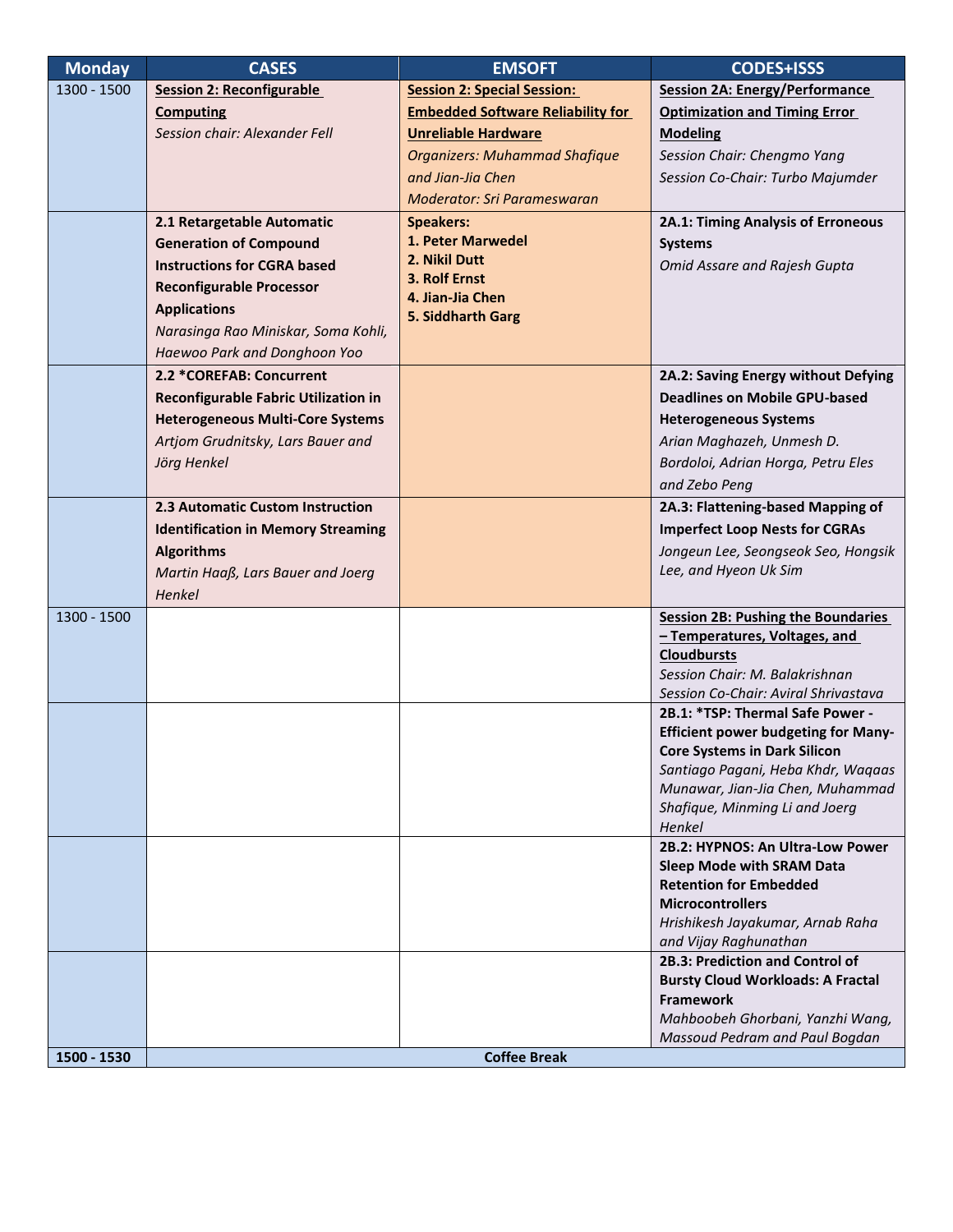| <b>Monday</b> | <b>CASES</b>                              | <b>EMSOFT</b>                                           | <b>CODES+ISSS</b>                       |
|---------------|-------------------------------------------|---------------------------------------------------------|-----------------------------------------|
| 1530 - 1730   | <b>Session 3A: Parallel Programming</b>   | <b>Session 3: Testing and Validation</b>                | <b>Session 3: Special Session: Dark</b> |
|               | <b>Frameworks</b>                         | <b>Session Chair: Nicolas Halbwachs</b>                 | Silicon as a Challenge for Hardware-    |
|               | Session chair: Oliver Bringmann           |                                                         | <b>Software Codesign</b>                |
|               |                                           |                                                         | Organizers: Mohammad Shafique           |
|               |                                           |                                                         | and Siddharth Garg                      |
|               | 3A.1 Auto-parallelization of Data         | 3.1 *Multiple Shooting, CEGAR-                          | 3.1 The Dark Silicon Problem:           |
|               | <b>Structure Operations for GPUs</b>      | based Falsification for Hybrid                          | Introduction, Challenges and            |
|               | <b>Rupesh Nasre</b>                       | <b>Systems</b>                                          | <b>Opportunities</b>                    |
|               |                                           | Aditya Zutshi, Sriram<br>Sankaranarayanan, Jyotirmoy V. | Jörg Henkel                             |
|               |                                           | Deshmukh, James Kapinski                                |                                         |
|               | <b>3A.2 A Novel Compilation Flow for</b>  | 3.2 SiPTA: Signal Processing for                        | 3.2 Synthesizing Heterogeneous          |
|               | <b>Parametric Dataflow: Programming</b>   | <b>Trace-based Anomaly Detection</b>                    | <b>Dark Silicon Processors</b>          |
|               | <b>Model, Scheduling, and Application</b> | Mohammad Mehdi Zeinali,                                 | Siddharth Garg                          |
|               | to Heterogeneous MPSoC                    | Mahmoud Salem, Neeraj Kumar,                            |                                         |
|               | Mickaël Dardaillon, Kevin Marquet,        | Greta Cutulenco, Sebastian<br><b>Fischmeister</b>       |                                         |
|               | Tanguy Risset, Jérôme Martin and          |                                                         |                                         |
|               | <b>Henri-Pierre Charles</b>               |                                                         |                                         |
|               | 3A.3 *A Compiler Framework for            | 3.3 Blaming in Component-Based                          | 3.3 On-Chip Networks for Dark           |
|               | <b>Automatically Mapping Data</b>         | <b>Real-Time Systems</b>                                | <b>Silicon Processors</b>               |
|               | <b>Parallel Programs to Heterogeneous</b> | <b>Gregor Goessler and Lacramioara</b>                  | Sri Parameswaran                        |
|               | <b>MPSoCs</b>                             | Astefanoaei                                             |                                         |
|               | Kiran Chandramohan and Michael            |                                                         |                                         |
|               | F.P. O'Boyle                              |                                                         |                                         |
|               |                                           |                                                         | 3.4 Run-Time Management of              |
|               |                                           |                                                         | <b>Heterogeneous Dark Silicon</b>       |
|               |                                           |                                                         | <b>Processors</b>                       |
| 1530 - 1730   | <b>Session 3B: Memory Systems</b>         |                                                         | Tulika Mitra                            |
|               | Session Chair: Aviral Shrivastava         |                                                         |                                         |
|               | 3B.1 Team Up: Cooperative                 |                                                         |                                         |
|               | <b>Memory Management in Embedded</b>      |                                                         |                                         |
|               | <b>Systems</b>                            |                                                         |                                         |
|               | Isabella Stilkerich, Philip Taffner,      |                                                         |                                         |
|               | Christoph Erhardt, Christian Dietrich,    |                                                         |                                         |
|               | <b>Christian Wawersich and Michael</b>    |                                                         |                                         |
|               | <b>Stilkerich</b>                         |                                                         |                                         |
|               | 3B.2 A Low-Cost Memory Interface          |                                                         |                                         |
|               | for High-Throughput Accelerators          |                                                         |                                         |
|               | Jing Huang, Yuanjie Huang, Yunji          |                                                         |                                         |
|               | Chen, Paolo Ienne, Olivier Temam          |                                                         |                                         |
|               | and Chengyong Wu                          |                                                         |                                         |
|               | <b>3B.3 EnVM: Virtual Memory Design</b>   |                                                         |                                         |
|               | for New Memory Architectures              |                                                         |                                         |
|               | Pooja Roy, Manmohan Manoharan             |                                                         |                                         |
|               | and Weng Fai Wong                         |                                                         |                                         |
| 1800-1845     |                                           | <b>Cultural Program</b>                                 |                                         |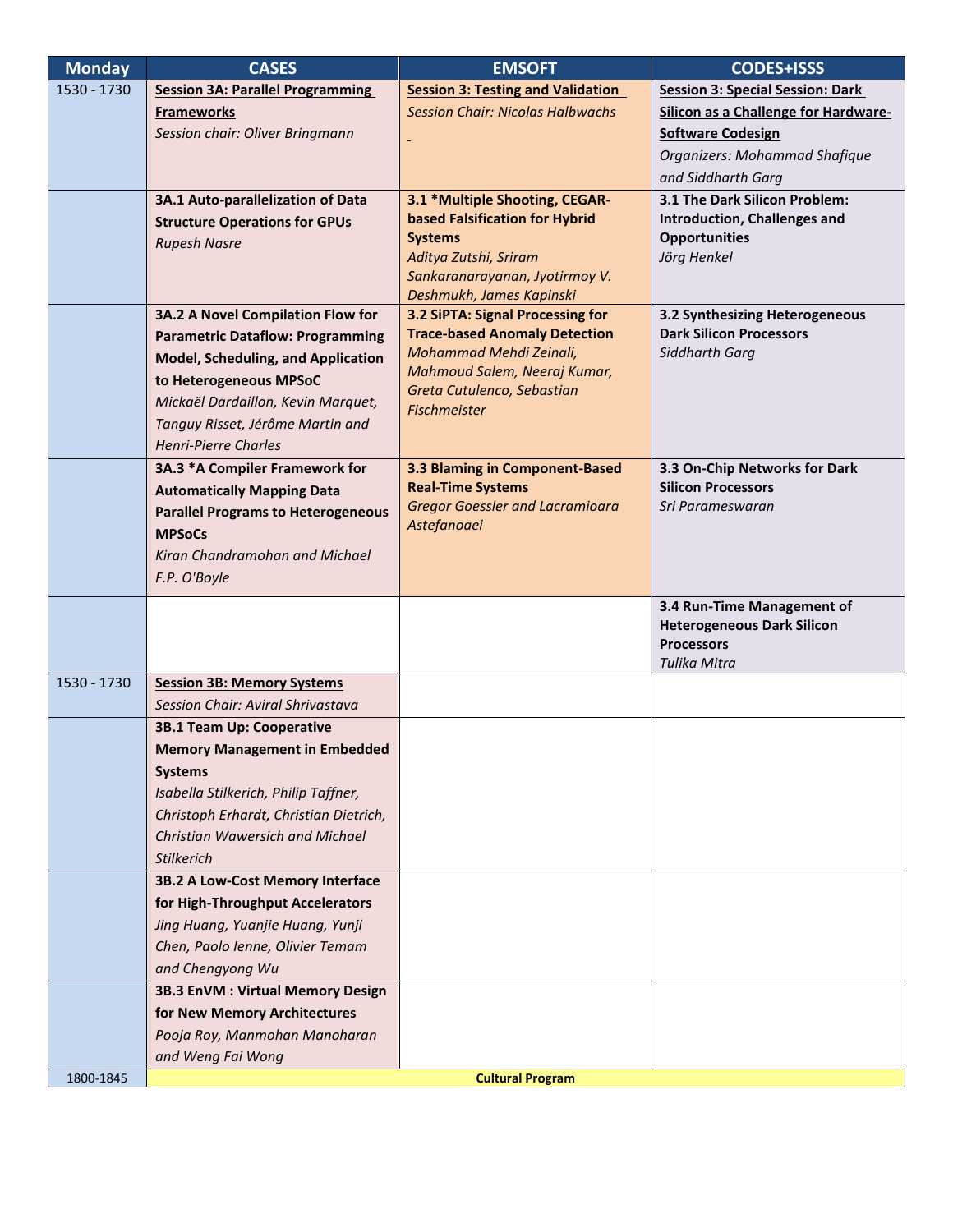| <b>Tuesday</b> | <b>CASES</b>                                  | <b>EMSOFT</b>                                                                                  | <b>CODES+ISSS</b>                                             |
|----------------|-----------------------------------------------|------------------------------------------------------------------------------------------------|---------------------------------------------------------------|
| 0830 - 0930    |                                               | Keynote: "Emerging Trends in Electronics in an Intelligent Connected World", Guru Ganesan, ARM |                                                               |
| 0930 - 1000    |                                               | <b>Coffee Break</b>                                                                            |                                                               |
| $1000 - 1200$  | <b>Session 4: Simulation &amp; Validation</b> | <b>Session 4A: Software Timing</b>                                                             | Session 4: QoS for Large-scale                                |
|                | Session Chair: Apala Guha                     | <b>Analysis</b>                                                                                | <b>Systems</b>                                                |
|                |                                               | Session chair: Wang Yi                                                                         | Session Chair: Jürgen Teich                                   |
|                |                                               |                                                                                                | Session Co-Chair: Smruti Sarangi                              |
|                | 4.1 A System-level Simulation                 | 4A.1 A General Approach for                                                                    | 4.1: Job Arrival Rate Aware                                   |
|                | <b>Framework for Evaluating Task</b>          | <b>Expressing Infeasibility in Implicit</b>                                                    | <b>Scheduling for Asymmetric Multi-</b>                       |
|                | <b>Migration in MPSoCs</b>                    | <b>Path Enumeration Technique</b>                                                              | core Servers In the Dark Silicon Era                          |
|                | Wei Quan and Andy Pimentel                    | <b>Pascal Raymond</b>                                                                          | Bharathwaj Raghunathan and                                    |
|                |                                               |                                                                                                | Siddharth Garg                                                |
|                | 4.2 *Context-Sensitive Timing                 | <b>4A.2 Computing Maximum Blocking</b>                                                         | 4.2: Improving Formal Timing                                  |
|                | <b>Simulation of Binary Embedded</b>          | <b>Times with Explicit Path Analysis</b>                                                       | Analysis of Switched Ethernet by                              |
|                | <b>Software</b>                               | under Non-local Flow Bounds                                                                    | <b>Exploiting Traffic Stream</b>                              |
|                | Sebastian Ottlik, Stefan Stattelmann,         | Jan Kleinsorge and Peter Marwedel                                                              | <b>Correlations</b>                                           |
|                | Alexander Viehl, Oliver Bringmann             |                                                                                                | Daniel Thiele, Philip Axer, Rolf Ernst                        |
|                | and Wolfgang Rosenstiel                       |                                                                                                | and Jan Reinke Seyler                                         |
|                | 4.3 Automated ISA Branch Coverage             | <b>4A.3 Extending Typical Worst-Case</b>                                                       | 4.3: *Tackling QoS-induced Aging in                           |
|                | <b>Analysis and Test Case Generation</b>      | <b>Analysis Using Response-Time</b>                                                            | <b>Exascale Systems through Agile Path</b>                    |
|                | for Retargetable Instruction Set              | <b>Dependencies to Bound Deadline</b>                                                          | <b>Selection</b>                                              |
|                | <b>Simulators</b>                             | <b>Misses</b>                                                                                  | Dean Michael Ancajas, Koushik                                 |
|                | Harry Wagstaff, Tom Spink and Björn           | Zain A. H. Hammadeh, Sophie                                                                    | Chakraborty, Sanghamitra Roy and                              |
|                | Franke                                        | <b>Quinton, Rolf Ernst</b>                                                                     | Jason Allred                                                  |
| $1000 - 1200$  |                                               | <b>Session 4B: Energy</b>                                                                      |                                                               |
|                |                                               | Session Chair: Zili Shao                                                                       |                                                               |
|                |                                               | <b>4B.1 Energy Efficient DVFS</b>                                                              |                                                               |
|                |                                               | <b>Scheduling for Mixed-Criticality</b>                                                        |                                                               |
|                |                                               | <b>Systems</b>                                                                                 |                                                               |
|                |                                               | Pengcheng Huang, Pratyush Kumar,<br>Georgia Giannopoulou, Lothar Thiele                        |                                                               |
|                |                                               | 4B.2 p-YDS Algorithm: An Optimal                                                               |                                                               |
|                |                                               | <b>Extension of YDS Algorithm to</b>                                                           |                                                               |
|                |                                               | <b>Minimize Expected Energy For Real-</b>                                                      |                                                               |
|                |                                               | <b>Time Jobs</b>                                                                               |                                                               |
|                |                                               | <b>Pratyush Kumar and Lothar Thiele</b>                                                        |                                                               |
|                |                                               | 4B.3 Robust Strategy Synthesis for                                                             |                                                               |
|                |                                               | <b>Probabilistic Systems Applied to</b><br><b>Risk-Limiting Renewable-Energy</b>               |                                                               |
|                |                                               | <b>Pricing</b>                                                                                 |                                                               |
|                |                                               | Alberto Puggelli, Alberto                                                                      |                                                               |
|                |                                               | Sangiovanni-Vincentelli, Sanjit Seshia                                                         |                                                               |
| 1200 - 1300    | Lunch                                         |                                                                                                |                                                               |
| 1300 - 1500    | Session 5: Special Session - Embedded         | <b>Session 5A: Synthesis</b>                                                                   | <b>Session 5: High-level Design</b>                           |
|                | <b>Platforms for the Internet of Things</b>   | Session Chair: Sanjit A. Seshia                                                                | <b>Techniques</b>                                             |
|                | Session chair: Ravi Iyer                      |                                                                                                | Session Chair: Andy Pimentel<br>Session Co-Chair: Akash Kumar |
|                | 5.1: Embedded system architectures            | <b>5A.1 *Deductive Control Synthesis</b>                                                       | 5.1: Code Generation from a                                   |
|                | for wearable physiological and                | for Alternating-Time Logics                                                                    | Domain-specific Language for C-                               |
|                | inertial sensing                              | Rayna Dimitrova and Rupak                                                                      | based HLS of Hardware Accelerators                            |
|                | <b>Kumar Ranganthan</b>                       | Majumdar                                                                                       | Oliver Reiche, Moritz Schmid, Frank                           |
|                |                                               |                                                                                                | Hannig, Richard Membarth and                                  |
|                |                                               |                                                                                                | Jürgen Teich                                                  |
|                |                                               |                                                                                                |                                                               |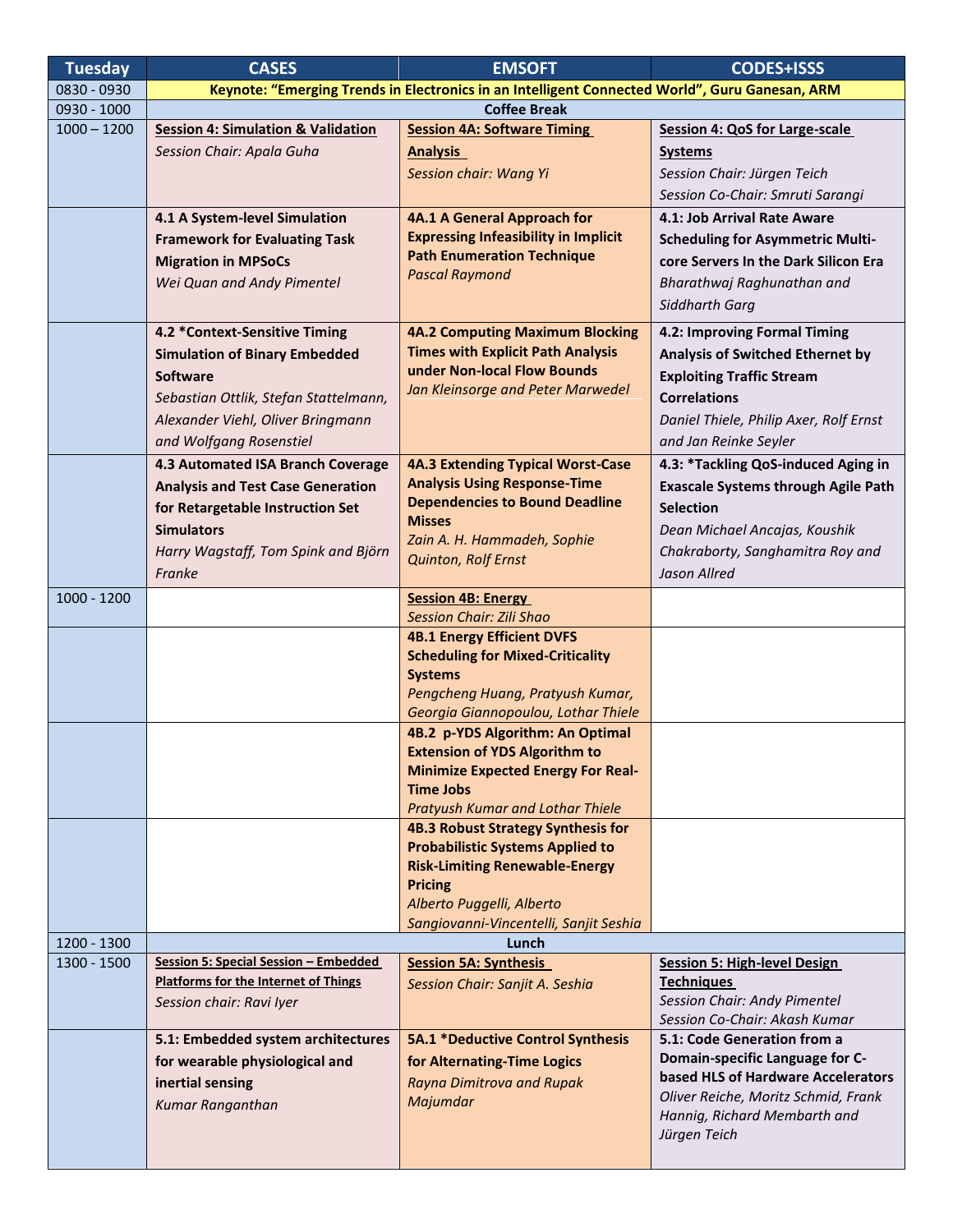| 5.2: Powering the Internet of Things<br><b>5A.2 Infinite Horizon Safety</b><br>5.2: System-Level Memory<br><b>Optimization for High-Level</b><br><b>Controller Synthesis through</b><br>Vijay Raghunathan<br><b>Synthesis of Component-Based SoCs</b><br><b>Disjunctive Polyhedral Abstract</b><br>Christian Pilato, Paolo Mantovani,<br>Interpretation.<br><b>Hadi Ravanbakhsh and Sriram</b><br>Giuseppe Di Guglielmo and Luca<br>Sankaranarayanan<br>Carloni<br><b>5A.3 Synthesising Optimal Timing</b><br>5.3: Policy-based Message<br><b>Delays for Timed I/O Automata</b><br><b>Scheduling Using FlexRay</b><br>Marco Diciolla, Peter Kim, Marta<br>Philipp Mundhenk, Florian<br>Kwiatkowska, Alexandru Mereacre<br>Sagstetter, Sebastian Steinhorst,<br>Martin Lukasiewycz and Samarjit<br>Chakraborty<br>$1300 - 1500$<br><b>Session 5B: Multi-threading</b><br>Session Chair: Dionisio de Niz<br><b>5B.1 Automated Software Testing of</b><br><b>Memory Performance in Embedded</b><br><b>GPUs</b><br>Sudipta Chattopadhyay, Petru Eles,<br>Zebo Peng<br><b>5B.2 On the Existence of Probe</b><br><b>Effect in Multi-threaded Embedded</b><br><b>Programs</b><br>Young Wn Song and Yann-Hang Lee<br>5B.3 Can We Put Concurrency Back<br>into Redundant Multithreading?<br>Bjoern Doebel and Hermann Härtig<br>1500 - 1530<br><b>Coffee Break</b><br>1530 - 1730<br><b>Session 6: Compiler Optimization</b><br><b>Session 6A: Scheduling</b><br><b>Session 6: Special Session: Self-</b><br><b>Session Chair: Lothar Thiele</b><br>Session chair: Henri-Pierre Charles<br><b>Awareness in Cyber Physical</b><br><b>Systems</b><br>Organizers: Kalle Tammemae and<br>Axel Jantsch<br>6A.1 *Schedulability Analysis of<br>6.1 A Framework of Awareness for<br>6.1 Control-Layer Optimization for<br><b>Global Memory-Predictable</b><br><b>Artificial Subjects</b><br>Flow-Based mVLSI Microfluidic<br>Axel Jantsch, Kalle Tammemae<br><b>Scheduling</b><br><b>Biochips</b><br>Ahmed Alhammad and Rodolfo<br>Kai Hu, Trung Anh Dinh, Tsung-Yi Ho<br>Pellizzoni<br>and Krishnendu Chakrabarty<br>6.2 Splitting Functions into Single-<br><b>6A.2 Supporting Read/Write</b><br><b>6.2 Generating Situation Awareness</b><br><b>Applications in Embedded Systems</b><br>in Cyber-Physical Systems: Creation<br><b>Entry Regions</b><br>via I/O placement and suspension-<br>and Exchange of Situational<br>Stefan Hepp and Florian Brandner<br>aware analysis<br><b>Information</b><br><b>Guangmo Tong and Cong Liu</b><br>Jürgo-Sören Preden<br>6.3 On-Chip Self-Awareness Using<br>6.3 GCCFG: A New Graphical<br><b>6A.3 Task Mapping in</b><br><b>Heterogeneous Embedded Systems</b><br>Cyberphysical-Systems-On-Chip<br><b>Representation for Inter-procedural</b><br>for Fast Completion Time<br>(CPSoC)<br><b>Optimization for Software Managed</b><br><b>Husheng Zhou and Cong Liu</b><br>Santanu Sarma, Nikil Dutt, P. Guptay,<br><b>Manycore (SMM) Architectures</b><br>Alex Nicolau, Nalini<br>Bryce Holton, Aviral Shrivastava, Ke<br>Venkatasubramanian<br><b>Bai and Harini Ramaprasad</b><br><b>6.4 From Self-Aware Building Blocks</b><br>to Self-Organizing Systems with<br><b>Hierarchical Agent-based</b><br><b>Adaptation</b><br>Liang Guang, Juha Plosila and Hannu<br>Tenhunen | <b>Tuesday</b> | <b>CASES</b> | <b>EMSOFT</b> | <b>CODES+ISSS</b> |
|--------------------------------------------------------------------------------------------------------------------------------------------------------------------------------------------------------------------------------------------------------------------------------------------------------------------------------------------------------------------------------------------------------------------------------------------------------------------------------------------------------------------------------------------------------------------------------------------------------------------------------------------------------------------------------------------------------------------------------------------------------------------------------------------------------------------------------------------------------------------------------------------------------------------------------------------------------------------------------------------------------------------------------------------------------------------------------------------------------------------------------------------------------------------------------------------------------------------------------------------------------------------------------------------------------------------------------------------------------------------------------------------------------------------------------------------------------------------------------------------------------------------------------------------------------------------------------------------------------------------------------------------------------------------------------------------------------------------------------------------------------------------------------------------------------------------------------------------------------------------------------------------------------------------------------------------------------------------------------------------------------------------------------------------------------------------------------------------------------------------------------------------------------------------------------------------------------------------------------------------------------------------------------------------------------------------------------------------------------------------------------------------------------------------------------------------------------------------------------------------------------------------------------------------------------------------------------------------------------------------------------------------------------------------------------------------------------------------------------------------------------------------------------------------------------------------------------------------------------------------------------------------------------------------------------------------------------------------------------------------------------------------------------------------------------------------------------------------------------------------------------------------------------------------------------------------------------------------------------------------------------------------------------------------------------|----------------|--------------|---------------|-------------------|
|                                                                                                                                                                                                                                                                                                                                                                                                                                                                                                                                                                                                                                                                                                                                                                                                                                                                                                                                                                                                                                                                                                                                                                                                                                                                                                                                                                                                                                                                                                                                                                                                                                                                                                                                                                                                                                                                                                                                                                                                                                                                                                                                                                                                                                                                                                                                                                                                                                                                                                                                                                                                                                                                                                                                                                                                                                                                                                                                                                                                                                                                                                                                                                                                                                                                                                        |                |              |               |                   |
|                                                                                                                                                                                                                                                                                                                                                                                                                                                                                                                                                                                                                                                                                                                                                                                                                                                                                                                                                                                                                                                                                                                                                                                                                                                                                                                                                                                                                                                                                                                                                                                                                                                                                                                                                                                                                                                                                                                                                                                                                                                                                                                                                                                                                                                                                                                                                                                                                                                                                                                                                                                                                                                                                                                                                                                                                                                                                                                                                                                                                                                                                                                                                                                                                                                                                                        |                |              |               |                   |
|                                                                                                                                                                                                                                                                                                                                                                                                                                                                                                                                                                                                                                                                                                                                                                                                                                                                                                                                                                                                                                                                                                                                                                                                                                                                                                                                                                                                                                                                                                                                                                                                                                                                                                                                                                                                                                                                                                                                                                                                                                                                                                                                                                                                                                                                                                                                                                                                                                                                                                                                                                                                                                                                                                                                                                                                                                                                                                                                                                                                                                                                                                                                                                                                                                                                                                        |                |              |               |                   |
|                                                                                                                                                                                                                                                                                                                                                                                                                                                                                                                                                                                                                                                                                                                                                                                                                                                                                                                                                                                                                                                                                                                                                                                                                                                                                                                                                                                                                                                                                                                                                                                                                                                                                                                                                                                                                                                                                                                                                                                                                                                                                                                                                                                                                                                                                                                                                                                                                                                                                                                                                                                                                                                                                                                                                                                                                                                                                                                                                                                                                                                                                                                                                                                                                                                                                                        |                |              |               |                   |
|                                                                                                                                                                                                                                                                                                                                                                                                                                                                                                                                                                                                                                                                                                                                                                                                                                                                                                                                                                                                                                                                                                                                                                                                                                                                                                                                                                                                                                                                                                                                                                                                                                                                                                                                                                                                                                                                                                                                                                                                                                                                                                                                                                                                                                                                                                                                                                                                                                                                                                                                                                                                                                                                                                                                                                                                                                                                                                                                                                                                                                                                                                                                                                                                                                                                                                        |                |              |               |                   |
|                                                                                                                                                                                                                                                                                                                                                                                                                                                                                                                                                                                                                                                                                                                                                                                                                                                                                                                                                                                                                                                                                                                                                                                                                                                                                                                                                                                                                                                                                                                                                                                                                                                                                                                                                                                                                                                                                                                                                                                                                                                                                                                                                                                                                                                                                                                                                                                                                                                                                                                                                                                                                                                                                                                                                                                                                                                                                                                                                                                                                                                                                                                                                                                                                                                                                                        |                |              |               |                   |
|                                                                                                                                                                                                                                                                                                                                                                                                                                                                                                                                                                                                                                                                                                                                                                                                                                                                                                                                                                                                                                                                                                                                                                                                                                                                                                                                                                                                                                                                                                                                                                                                                                                                                                                                                                                                                                                                                                                                                                                                                                                                                                                                                                                                                                                                                                                                                                                                                                                                                                                                                                                                                                                                                                                                                                                                                                                                                                                                                                                                                                                                                                                                                                                                                                                                                                        |                |              |               |                   |
|                                                                                                                                                                                                                                                                                                                                                                                                                                                                                                                                                                                                                                                                                                                                                                                                                                                                                                                                                                                                                                                                                                                                                                                                                                                                                                                                                                                                                                                                                                                                                                                                                                                                                                                                                                                                                                                                                                                                                                                                                                                                                                                                                                                                                                                                                                                                                                                                                                                                                                                                                                                                                                                                                                                                                                                                                                                                                                                                                                                                                                                                                                                                                                                                                                                                                                        |                |              |               |                   |
|                                                                                                                                                                                                                                                                                                                                                                                                                                                                                                                                                                                                                                                                                                                                                                                                                                                                                                                                                                                                                                                                                                                                                                                                                                                                                                                                                                                                                                                                                                                                                                                                                                                                                                                                                                                                                                                                                                                                                                                                                                                                                                                                                                                                                                                                                                                                                                                                                                                                                                                                                                                                                                                                                                                                                                                                                                                                                                                                                                                                                                                                                                                                                                                                                                                                                                        |                |              |               |                   |
|                                                                                                                                                                                                                                                                                                                                                                                                                                                                                                                                                                                                                                                                                                                                                                                                                                                                                                                                                                                                                                                                                                                                                                                                                                                                                                                                                                                                                                                                                                                                                                                                                                                                                                                                                                                                                                                                                                                                                                                                                                                                                                                                                                                                                                                                                                                                                                                                                                                                                                                                                                                                                                                                                                                                                                                                                                                                                                                                                                                                                                                                                                                                                                                                                                                                                                        |                |              |               |                   |
|                                                                                                                                                                                                                                                                                                                                                                                                                                                                                                                                                                                                                                                                                                                                                                                                                                                                                                                                                                                                                                                                                                                                                                                                                                                                                                                                                                                                                                                                                                                                                                                                                                                                                                                                                                                                                                                                                                                                                                                                                                                                                                                                                                                                                                                                                                                                                                                                                                                                                                                                                                                                                                                                                                                                                                                                                                                                                                                                                                                                                                                                                                                                                                                                                                                                                                        |                |              |               |                   |
|                                                                                                                                                                                                                                                                                                                                                                                                                                                                                                                                                                                                                                                                                                                                                                                                                                                                                                                                                                                                                                                                                                                                                                                                                                                                                                                                                                                                                                                                                                                                                                                                                                                                                                                                                                                                                                                                                                                                                                                                                                                                                                                                                                                                                                                                                                                                                                                                                                                                                                                                                                                                                                                                                                                                                                                                                                                                                                                                                                                                                                                                                                                                                                                                                                                                                                        |                |              |               |                   |
|                                                                                                                                                                                                                                                                                                                                                                                                                                                                                                                                                                                                                                                                                                                                                                                                                                                                                                                                                                                                                                                                                                                                                                                                                                                                                                                                                                                                                                                                                                                                                                                                                                                                                                                                                                                                                                                                                                                                                                                                                                                                                                                                                                                                                                                                                                                                                                                                                                                                                                                                                                                                                                                                                                                                                                                                                                                                                                                                                                                                                                                                                                                                                                                                                                                                                                        |                |              |               |                   |
|                                                                                                                                                                                                                                                                                                                                                                                                                                                                                                                                                                                                                                                                                                                                                                                                                                                                                                                                                                                                                                                                                                                                                                                                                                                                                                                                                                                                                                                                                                                                                                                                                                                                                                                                                                                                                                                                                                                                                                                                                                                                                                                                                                                                                                                                                                                                                                                                                                                                                                                                                                                                                                                                                                                                                                                                                                                                                                                                                                                                                                                                                                                                                                                                                                                                                                        |                |              |               |                   |
|                                                                                                                                                                                                                                                                                                                                                                                                                                                                                                                                                                                                                                                                                                                                                                                                                                                                                                                                                                                                                                                                                                                                                                                                                                                                                                                                                                                                                                                                                                                                                                                                                                                                                                                                                                                                                                                                                                                                                                                                                                                                                                                                                                                                                                                                                                                                                                                                                                                                                                                                                                                                                                                                                                                                                                                                                                                                                                                                                                                                                                                                                                                                                                                                                                                                                                        |                |              |               |                   |
|                                                                                                                                                                                                                                                                                                                                                                                                                                                                                                                                                                                                                                                                                                                                                                                                                                                                                                                                                                                                                                                                                                                                                                                                                                                                                                                                                                                                                                                                                                                                                                                                                                                                                                                                                                                                                                                                                                                                                                                                                                                                                                                                                                                                                                                                                                                                                                                                                                                                                                                                                                                                                                                                                                                                                                                                                                                                                                                                                                                                                                                                                                                                                                                                                                                                                                        |                |              |               |                   |
|                                                                                                                                                                                                                                                                                                                                                                                                                                                                                                                                                                                                                                                                                                                                                                                                                                                                                                                                                                                                                                                                                                                                                                                                                                                                                                                                                                                                                                                                                                                                                                                                                                                                                                                                                                                                                                                                                                                                                                                                                                                                                                                                                                                                                                                                                                                                                                                                                                                                                                                                                                                                                                                                                                                                                                                                                                                                                                                                                                                                                                                                                                                                                                                                                                                                                                        |                |              |               |                   |
|                                                                                                                                                                                                                                                                                                                                                                                                                                                                                                                                                                                                                                                                                                                                                                                                                                                                                                                                                                                                                                                                                                                                                                                                                                                                                                                                                                                                                                                                                                                                                                                                                                                                                                                                                                                                                                                                                                                                                                                                                                                                                                                                                                                                                                                                                                                                                                                                                                                                                                                                                                                                                                                                                                                                                                                                                                                                                                                                                                                                                                                                                                                                                                                                                                                                                                        |                |              |               |                   |
|                                                                                                                                                                                                                                                                                                                                                                                                                                                                                                                                                                                                                                                                                                                                                                                                                                                                                                                                                                                                                                                                                                                                                                                                                                                                                                                                                                                                                                                                                                                                                                                                                                                                                                                                                                                                                                                                                                                                                                                                                                                                                                                                                                                                                                                                                                                                                                                                                                                                                                                                                                                                                                                                                                                                                                                                                                                                                                                                                                                                                                                                                                                                                                                                                                                                                                        |                |              |               |                   |
|                                                                                                                                                                                                                                                                                                                                                                                                                                                                                                                                                                                                                                                                                                                                                                                                                                                                                                                                                                                                                                                                                                                                                                                                                                                                                                                                                                                                                                                                                                                                                                                                                                                                                                                                                                                                                                                                                                                                                                                                                                                                                                                                                                                                                                                                                                                                                                                                                                                                                                                                                                                                                                                                                                                                                                                                                                                                                                                                                                                                                                                                                                                                                                                                                                                                                                        |                |              |               |                   |
|                                                                                                                                                                                                                                                                                                                                                                                                                                                                                                                                                                                                                                                                                                                                                                                                                                                                                                                                                                                                                                                                                                                                                                                                                                                                                                                                                                                                                                                                                                                                                                                                                                                                                                                                                                                                                                                                                                                                                                                                                                                                                                                                                                                                                                                                                                                                                                                                                                                                                                                                                                                                                                                                                                                                                                                                                                                                                                                                                                                                                                                                                                                                                                                                                                                                                                        |                |              |               |                   |
|                                                                                                                                                                                                                                                                                                                                                                                                                                                                                                                                                                                                                                                                                                                                                                                                                                                                                                                                                                                                                                                                                                                                                                                                                                                                                                                                                                                                                                                                                                                                                                                                                                                                                                                                                                                                                                                                                                                                                                                                                                                                                                                                                                                                                                                                                                                                                                                                                                                                                                                                                                                                                                                                                                                                                                                                                                                                                                                                                                                                                                                                                                                                                                                                                                                                                                        |                |              |               |                   |
|                                                                                                                                                                                                                                                                                                                                                                                                                                                                                                                                                                                                                                                                                                                                                                                                                                                                                                                                                                                                                                                                                                                                                                                                                                                                                                                                                                                                                                                                                                                                                                                                                                                                                                                                                                                                                                                                                                                                                                                                                                                                                                                                                                                                                                                                                                                                                                                                                                                                                                                                                                                                                                                                                                                                                                                                                                                                                                                                                                                                                                                                                                                                                                                                                                                                                                        |                |              |               |                   |
|                                                                                                                                                                                                                                                                                                                                                                                                                                                                                                                                                                                                                                                                                                                                                                                                                                                                                                                                                                                                                                                                                                                                                                                                                                                                                                                                                                                                                                                                                                                                                                                                                                                                                                                                                                                                                                                                                                                                                                                                                                                                                                                                                                                                                                                                                                                                                                                                                                                                                                                                                                                                                                                                                                                                                                                                                                                                                                                                                                                                                                                                                                                                                                                                                                                                                                        |                |              |               |                   |
|                                                                                                                                                                                                                                                                                                                                                                                                                                                                                                                                                                                                                                                                                                                                                                                                                                                                                                                                                                                                                                                                                                                                                                                                                                                                                                                                                                                                                                                                                                                                                                                                                                                                                                                                                                                                                                                                                                                                                                                                                                                                                                                                                                                                                                                                                                                                                                                                                                                                                                                                                                                                                                                                                                                                                                                                                                                                                                                                                                                                                                                                                                                                                                                                                                                                                                        |                |              |               |                   |
|                                                                                                                                                                                                                                                                                                                                                                                                                                                                                                                                                                                                                                                                                                                                                                                                                                                                                                                                                                                                                                                                                                                                                                                                                                                                                                                                                                                                                                                                                                                                                                                                                                                                                                                                                                                                                                                                                                                                                                                                                                                                                                                                                                                                                                                                                                                                                                                                                                                                                                                                                                                                                                                                                                                                                                                                                                                                                                                                                                                                                                                                                                                                                                                                                                                                                                        |                |              |               |                   |
|                                                                                                                                                                                                                                                                                                                                                                                                                                                                                                                                                                                                                                                                                                                                                                                                                                                                                                                                                                                                                                                                                                                                                                                                                                                                                                                                                                                                                                                                                                                                                                                                                                                                                                                                                                                                                                                                                                                                                                                                                                                                                                                                                                                                                                                                                                                                                                                                                                                                                                                                                                                                                                                                                                                                                                                                                                                                                                                                                                                                                                                                                                                                                                                                                                                                                                        |                |              |               |                   |
|                                                                                                                                                                                                                                                                                                                                                                                                                                                                                                                                                                                                                                                                                                                                                                                                                                                                                                                                                                                                                                                                                                                                                                                                                                                                                                                                                                                                                                                                                                                                                                                                                                                                                                                                                                                                                                                                                                                                                                                                                                                                                                                                                                                                                                                                                                                                                                                                                                                                                                                                                                                                                                                                                                                                                                                                                                                                                                                                                                                                                                                                                                                                                                                                                                                                                                        |                |              |               |                   |
|                                                                                                                                                                                                                                                                                                                                                                                                                                                                                                                                                                                                                                                                                                                                                                                                                                                                                                                                                                                                                                                                                                                                                                                                                                                                                                                                                                                                                                                                                                                                                                                                                                                                                                                                                                                                                                                                                                                                                                                                                                                                                                                                                                                                                                                                                                                                                                                                                                                                                                                                                                                                                                                                                                                                                                                                                                                                                                                                                                                                                                                                                                                                                                                                                                                                                                        |                |              |               |                   |
|                                                                                                                                                                                                                                                                                                                                                                                                                                                                                                                                                                                                                                                                                                                                                                                                                                                                                                                                                                                                                                                                                                                                                                                                                                                                                                                                                                                                                                                                                                                                                                                                                                                                                                                                                                                                                                                                                                                                                                                                                                                                                                                                                                                                                                                                                                                                                                                                                                                                                                                                                                                                                                                                                                                                                                                                                                                                                                                                                                                                                                                                                                                                                                                                                                                                                                        |                |              |               |                   |
|                                                                                                                                                                                                                                                                                                                                                                                                                                                                                                                                                                                                                                                                                                                                                                                                                                                                                                                                                                                                                                                                                                                                                                                                                                                                                                                                                                                                                                                                                                                                                                                                                                                                                                                                                                                                                                                                                                                                                                                                                                                                                                                                                                                                                                                                                                                                                                                                                                                                                                                                                                                                                                                                                                                                                                                                                                                                                                                                                                                                                                                                                                                                                                                                                                                                                                        |                |              |               |                   |
|                                                                                                                                                                                                                                                                                                                                                                                                                                                                                                                                                                                                                                                                                                                                                                                                                                                                                                                                                                                                                                                                                                                                                                                                                                                                                                                                                                                                                                                                                                                                                                                                                                                                                                                                                                                                                                                                                                                                                                                                                                                                                                                                                                                                                                                                                                                                                                                                                                                                                                                                                                                                                                                                                                                                                                                                                                                                                                                                                                                                                                                                                                                                                                                                                                                                                                        |                |              |               |                   |
|                                                                                                                                                                                                                                                                                                                                                                                                                                                                                                                                                                                                                                                                                                                                                                                                                                                                                                                                                                                                                                                                                                                                                                                                                                                                                                                                                                                                                                                                                                                                                                                                                                                                                                                                                                                                                                                                                                                                                                                                                                                                                                                                                                                                                                                                                                                                                                                                                                                                                                                                                                                                                                                                                                                                                                                                                                                                                                                                                                                                                                                                                                                                                                                                                                                                                                        |                |              |               |                   |
|                                                                                                                                                                                                                                                                                                                                                                                                                                                                                                                                                                                                                                                                                                                                                                                                                                                                                                                                                                                                                                                                                                                                                                                                                                                                                                                                                                                                                                                                                                                                                                                                                                                                                                                                                                                                                                                                                                                                                                                                                                                                                                                                                                                                                                                                                                                                                                                                                                                                                                                                                                                                                                                                                                                                                                                                                                                                                                                                                                                                                                                                                                                                                                                                                                                                                                        |                |              |               |                   |
|                                                                                                                                                                                                                                                                                                                                                                                                                                                                                                                                                                                                                                                                                                                                                                                                                                                                                                                                                                                                                                                                                                                                                                                                                                                                                                                                                                                                                                                                                                                                                                                                                                                                                                                                                                                                                                                                                                                                                                                                                                                                                                                                                                                                                                                                                                                                                                                                                                                                                                                                                                                                                                                                                                                                                                                                                                                                                                                                                                                                                                                                                                                                                                                                                                                                                                        |                |              |               |                   |
|                                                                                                                                                                                                                                                                                                                                                                                                                                                                                                                                                                                                                                                                                                                                                                                                                                                                                                                                                                                                                                                                                                                                                                                                                                                                                                                                                                                                                                                                                                                                                                                                                                                                                                                                                                                                                                                                                                                                                                                                                                                                                                                                                                                                                                                                                                                                                                                                                                                                                                                                                                                                                                                                                                                                                                                                                                                                                                                                                                                                                                                                                                                                                                                                                                                                                                        |                |              |               |                   |
|                                                                                                                                                                                                                                                                                                                                                                                                                                                                                                                                                                                                                                                                                                                                                                                                                                                                                                                                                                                                                                                                                                                                                                                                                                                                                                                                                                                                                                                                                                                                                                                                                                                                                                                                                                                                                                                                                                                                                                                                                                                                                                                                                                                                                                                                                                                                                                                                                                                                                                                                                                                                                                                                                                                                                                                                                                                                                                                                                                                                                                                                                                                                                                                                                                                                                                        |                |              |               |                   |
|                                                                                                                                                                                                                                                                                                                                                                                                                                                                                                                                                                                                                                                                                                                                                                                                                                                                                                                                                                                                                                                                                                                                                                                                                                                                                                                                                                                                                                                                                                                                                                                                                                                                                                                                                                                                                                                                                                                                                                                                                                                                                                                                                                                                                                                                                                                                                                                                                                                                                                                                                                                                                                                                                                                                                                                                                                                                                                                                                                                                                                                                                                                                                                                                                                                                                                        |                |              |               |                   |
|                                                                                                                                                                                                                                                                                                                                                                                                                                                                                                                                                                                                                                                                                                                                                                                                                                                                                                                                                                                                                                                                                                                                                                                                                                                                                                                                                                                                                                                                                                                                                                                                                                                                                                                                                                                                                                                                                                                                                                                                                                                                                                                                                                                                                                                                                                                                                                                                                                                                                                                                                                                                                                                                                                                                                                                                                                                                                                                                                                                                                                                                                                                                                                                                                                                                                                        |                |              |               |                   |
|                                                                                                                                                                                                                                                                                                                                                                                                                                                                                                                                                                                                                                                                                                                                                                                                                                                                                                                                                                                                                                                                                                                                                                                                                                                                                                                                                                                                                                                                                                                                                                                                                                                                                                                                                                                                                                                                                                                                                                                                                                                                                                                                                                                                                                                                                                                                                                                                                                                                                                                                                                                                                                                                                                                                                                                                                                                                                                                                                                                                                                                                                                                                                                                                                                                                                                        |                |              |               |                   |
|                                                                                                                                                                                                                                                                                                                                                                                                                                                                                                                                                                                                                                                                                                                                                                                                                                                                                                                                                                                                                                                                                                                                                                                                                                                                                                                                                                                                                                                                                                                                                                                                                                                                                                                                                                                                                                                                                                                                                                                                                                                                                                                                                                                                                                                                                                                                                                                                                                                                                                                                                                                                                                                                                                                                                                                                                                                                                                                                                                                                                                                                                                                                                                                                                                                                                                        |                |              |               |                   |
|                                                                                                                                                                                                                                                                                                                                                                                                                                                                                                                                                                                                                                                                                                                                                                                                                                                                                                                                                                                                                                                                                                                                                                                                                                                                                                                                                                                                                                                                                                                                                                                                                                                                                                                                                                                                                                                                                                                                                                                                                                                                                                                                                                                                                                                                                                                                                                                                                                                                                                                                                                                                                                                                                                                                                                                                                                                                                                                                                                                                                                                                                                                                                                                                                                                                                                        |                |              |               |                   |
|                                                                                                                                                                                                                                                                                                                                                                                                                                                                                                                                                                                                                                                                                                                                                                                                                                                                                                                                                                                                                                                                                                                                                                                                                                                                                                                                                                                                                                                                                                                                                                                                                                                                                                                                                                                                                                                                                                                                                                                                                                                                                                                                                                                                                                                                                                                                                                                                                                                                                                                                                                                                                                                                                                                                                                                                                                                                                                                                                                                                                                                                                                                                                                                                                                                                                                        |                |              |               |                   |
|                                                                                                                                                                                                                                                                                                                                                                                                                                                                                                                                                                                                                                                                                                                                                                                                                                                                                                                                                                                                                                                                                                                                                                                                                                                                                                                                                                                                                                                                                                                                                                                                                                                                                                                                                                                                                                                                                                                                                                                                                                                                                                                                                                                                                                                                                                                                                                                                                                                                                                                                                                                                                                                                                                                                                                                                                                                                                                                                                                                                                                                                                                                                                                                                                                                                                                        |                |              |               |                   |
|                                                                                                                                                                                                                                                                                                                                                                                                                                                                                                                                                                                                                                                                                                                                                                                                                                                                                                                                                                                                                                                                                                                                                                                                                                                                                                                                                                                                                                                                                                                                                                                                                                                                                                                                                                                                                                                                                                                                                                                                                                                                                                                                                                                                                                                                                                                                                                                                                                                                                                                                                                                                                                                                                                                                                                                                                                                                                                                                                                                                                                                                                                                                                                                                                                                                                                        |                |              |               |                   |
|                                                                                                                                                                                                                                                                                                                                                                                                                                                                                                                                                                                                                                                                                                                                                                                                                                                                                                                                                                                                                                                                                                                                                                                                                                                                                                                                                                                                                                                                                                                                                                                                                                                                                                                                                                                                                                                                                                                                                                                                                                                                                                                                                                                                                                                                                                                                                                                                                                                                                                                                                                                                                                                                                                                                                                                                                                                                                                                                                                                                                                                                                                                                                                                                                                                                                                        |                |              |               |                   |
|                                                                                                                                                                                                                                                                                                                                                                                                                                                                                                                                                                                                                                                                                                                                                                                                                                                                                                                                                                                                                                                                                                                                                                                                                                                                                                                                                                                                                                                                                                                                                                                                                                                                                                                                                                                                                                                                                                                                                                                                                                                                                                                                                                                                                                                                                                                                                                                                                                                                                                                                                                                                                                                                                                                                                                                                                                                                                                                                                                                                                                                                                                                                                                                                                                                                                                        |                |              |               |                   |
|                                                                                                                                                                                                                                                                                                                                                                                                                                                                                                                                                                                                                                                                                                                                                                                                                                                                                                                                                                                                                                                                                                                                                                                                                                                                                                                                                                                                                                                                                                                                                                                                                                                                                                                                                                                                                                                                                                                                                                                                                                                                                                                                                                                                                                                                                                                                                                                                                                                                                                                                                                                                                                                                                                                                                                                                                                                                                                                                                                                                                                                                                                                                                                                                                                                                                                        |                |              |               |                   |
|                                                                                                                                                                                                                                                                                                                                                                                                                                                                                                                                                                                                                                                                                                                                                                                                                                                                                                                                                                                                                                                                                                                                                                                                                                                                                                                                                                                                                                                                                                                                                                                                                                                                                                                                                                                                                                                                                                                                                                                                                                                                                                                                                                                                                                                                                                                                                                                                                                                                                                                                                                                                                                                                                                                                                                                                                                                                                                                                                                                                                                                                                                                                                                                                                                                                                                        |                |              |               |                   |
|                                                                                                                                                                                                                                                                                                                                                                                                                                                                                                                                                                                                                                                                                                                                                                                                                                                                                                                                                                                                                                                                                                                                                                                                                                                                                                                                                                                                                                                                                                                                                                                                                                                                                                                                                                                                                                                                                                                                                                                                                                                                                                                                                                                                                                                                                                                                                                                                                                                                                                                                                                                                                                                                                                                                                                                                                                                                                                                                                                                                                                                                                                                                                                                                                                                                                                        |                |              |               |                   |
|                                                                                                                                                                                                                                                                                                                                                                                                                                                                                                                                                                                                                                                                                                                                                                                                                                                                                                                                                                                                                                                                                                                                                                                                                                                                                                                                                                                                                                                                                                                                                                                                                                                                                                                                                                                                                                                                                                                                                                                                                                                                                                                                                                                                                                                                                                                                                                                                                                                                                                                                                                                                                                                                                                                                                                                                                                                                                                                                                                                                                                                                                                                                                                                                                                                                                                        |                |              |               |                   |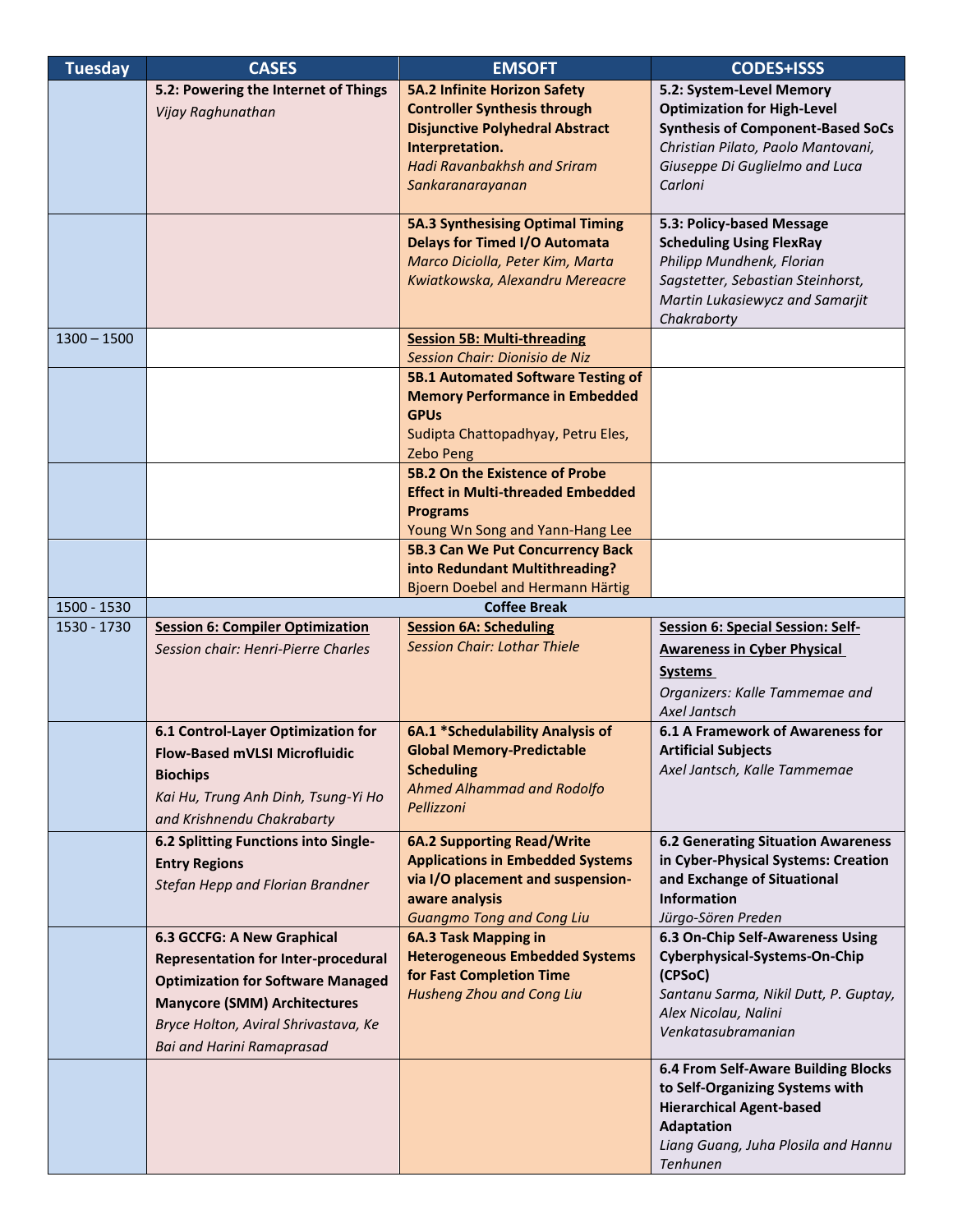| <b>Tuesday</b> | <b>CASES</b> | <b>EMSOFT</b>                                                                                                  | <b>CODES+ISSS</b> |
|----------------|--------------|----------------------------------------------------------------------------------------------------------------|-------------------|
| 1530 - 1730    |              | <b>Session 6B: Cyber-Physical Systems</b>                                                                      |                   |
|                |              | <b>Session Chair: Todor Stefanov</b>                                                                           |                   |
|                |              | 6B.1 Contract-Based Integration of                                                                             |                   |
|                |              | <b>Cyber-Physical Analyses</b>                                                                                 |                   |
|                |              | Ivan Ruchkin, Dionisio de Niz, Sagar                                                                           |                   |
|                |              | Chaki, David Garlan                                                                                            |                   |
|                |              | <b>6B.2 CPSGrader: Synthesizing</b>                                                                            |                   |
|                |              | <b>Temporal Logic Testers for Auto-</b>                                                                        |                   |
|                |              | <b>Grading an Embedded Systems</b>                                                                             |                   |
|                |              | Laboratory                                                                                                     |                   |
|                |              | Alexandré Donze, Garvit Juniwal1,                                                                              |                   |
|                |              | Jeff C. Jensen, Sanjit A. Seshia                                                                               |                   |
|                |              | <b>6B.3 Real-Time System Support for</b>                                                                       |                   |
|                |              | <b>Hybrid Structural Simulation</b>                                                                            |                   |
|                |              | David Ferry, Kunal Agrawal, Chris                                                                              |                   |
|                |              | Gill, Chenyang Lu, Gregory Bunting,                                                                            |                   |
|                |              | Amin Megareh, Shirley Dyke, Arun                                                                               |                   |
|                |              | Prakash                                                                                                        |                   |
| $1800 - 2100$  |              | Reception, Keynote: "Simulation is Passé; all Future Systems Require FPGA Prototyping", Prof. Arvind, MIT, and |                   |
|                |              | <b>Banquet</b>                                                                                                 |                   |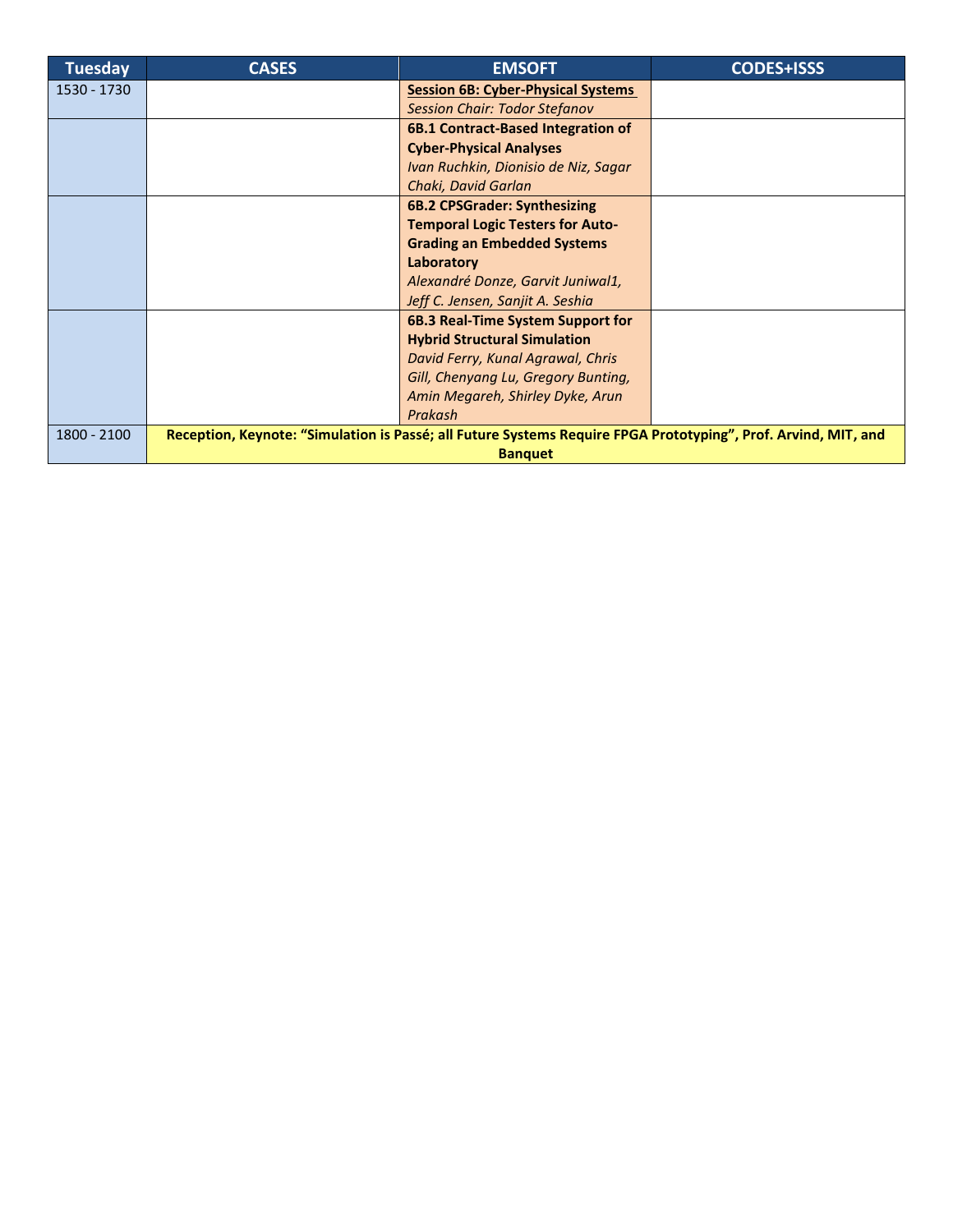| Wednesday     | <b>CASES</b>                               | <b>EMSOFT</b>                                                                                | <b>CODES+ISSS</b>                                                           |  |
|---------------|--------------------------------------------|----------------------------------------------------------------------------------------------|-----------------------------------------------------------------------------|--|
| 0830 - 0930   |                                            | Keynote: "Smart energy: Ubiquitous Role of Embedded Systems", Prof. Krithi Ramamritham, IITB |                                                                             |  |
| 0930 - 1000   | <b>Coffee Break</b>                        |                                                                                              |                                                                             |  |
| $1000 - 1200$ | <b>Session 7: Energy Efficiency</b>        | <b>Session 7: Multi- and Many-core</b>                                                       | <b>Session 7A: System Simulation and</b>                                    |  |
|               | <b>Session Chair: Anshul Kumar</b>         | <b>Integration</b>                                                                           | Validation                                                                  |  |
|               |                                            | <b>Session Chair: Cong Liu</b>                                                               | Session Chair: Mark Zwolinski                                               |  |
|               | 7.1 CAPED: Context-aware                   | 7.1 Parallel Many-Core Avionics                                                              | Session Co-Chair: Lava Bhargava<br>7A.1: Metronomy: A Function-             |  |
|               | <b>Personalized Display Brightness for</b> | <b>Systems</b>                                                                               | <b>Architecture</b><br>Co-simulation                                        |  |
|               | <b>Mobile Devices</b>                      | Milos Panic, Eduardo Quinones,                                                               | Framework for Timing Verification                                           |  |
|               |                                            | Pavel Zaykov, Carles Hernandez,                                                              | of Cyber-Physical Systems                                                   |  |
|               | Matthew Schuchhardt, Susmit Jha,           | Jaume Abella, Francisco Cazorla                                                              | Liangpeng Guo, Qi Zhu, Pierluigi                                            |  |
|               | Raid Ayoub, Michael Kishinevsky and        |                                                                                              | Nuzzo, Roberto Passerone, Alberto                                           |  |
|               | <b>Gokhan Memik</b>                        |                                                                                              | Sangiovanni-Vincentelli and Edward                                          |  |
|               |                                            |                                                                                              | Lee                                                                         |  |
|               | 7.2 A high-level model of embedded         | <b>7.2 Real-Time Multi-Core Virtual</b>                                                      | 7A.2: Automated Firmware Testing                                            |  |
|               | flash energy consumption                   | <b>Machine Scheduling in Xen</b><br>Sisu Xi, Meng Xu, Chenyang Lu, Linh                      | using Firmware-Hardware<br><b>Interaction Patterns</b>                      |  |
|               | James Pallister, Kerstin Eder, Simon       | Phan, Christopher Gill, Oleg Sokolsky,                                                       | Sunha Ahn and Sharad Malik                                                  |  |
|               | <b>Hollis and Jeremy Bennett</b>           | <b>Insup Lee</b>                                                                             |                                                                             |  |
|               | 7.3 Reducing Cache Leakage Energy          | 7.3 EDF as an Arbitration Policy for                                                         | 7A.3: HSAemu - A Full System                                                |  |
|               | for Hybrid SPM-Cache Architectures         | <b>Wormhole-Switched Priority-</b>                                                           | <b>Emulator for HSA Platforms</b>                                           |  |
|               | Hao Wen and Wei Zhang                      | <b>Preemptive NoCs -- Myth or Fact?</b>                                                      | Jiun-Hung Ding, Wei-Chung Hsu, Bai-                                         |  |
|               |                                            | <b>Borislav Nikolic and Stefan M.</b>                                                        | Cheng Jeng, Shih-Hao Hung and Yeh-                                          |  |
|               |                                            | <b>Petters</b>                                                                               | Ching Chung                                                                 |  |
| $1000 - 1200$ |                                            |                                                                                              | <b>Session 7B: Embedded Security and</b>                                    |  |
|               |                                            |                                                                                              | <b>Automotives</b><br>Session Chair: Axel Jantsch                           |  |
|               |                                            |                                                                                              | Session Co-Chair: Oliver Bringmann                                          |  |
|               |                                            |                                                                                              | 7B.1: System-of-PUFs: Multilevel                                            |  |
|               |                                            |                                                                                              | <b>Security for Embedded Systems</b>                                        |  |
|               |                                            |                                                                                              | Sven Tenzing Choden Konigsmark,                                             |  |
|               |                                            |                                                                                              | Leslie Hwang, Deming Chen and                                               |  |
|               |                                            |                                                                                              | <b>Martin Wong</b>                                                          |  |
|               |                                            |                                                                                              | 7B.2: A Low Cost Acceleration                                               |  |
|               |                                            |                                                                                              | <b>Method for Hardware Trojan</b><br><b>Detection Based on Fan-out Cone</b> |  |
|               |                                            |                                                                                              | <b>Analysis</b>                                                             |  |
|               |                                            |                                                                                              | Bin Zhou, Wei Zhang and Srikanthan                                          |  |
|               |                                            |                                                                                              | Thambipillai                                                                |  |
|               |                                            |                                                                                              | 7B.3: RunPar: An Allocation                                                 |  |
|               |                                            |                                                                                              | <b>Algorithm for Automotive</b>                                             |  |
|               |                                            |                                                                                              | <b>Applications Exploiting Runnable</b>                                     |  |
|               |                                            |                                                                                              | <b>Parallelism in Multicores</b>                                            |  |
|               |                                            |                                                                                              | Milos Panic, Sebastian Kehr, Eduardo<br>Quinones, Bert Boeddeker, Jaume     |  |
|               |                                            |                                                                                              | Abella and Francisco Cazorla                                                |  |
| $1200 - 1300$ |                                            | Lunch                                                                                        |                                                                             |  |
| $1300 - 1500$ | <b>Session 5: Resilience</b>               | Session 8. Memory and I/O                                                                    | <b>Session 8A: Energy Capture and</b>                                       |  |
|               | Session Chair: Akash Kumar                 | Session chair: Aviral Shrivastava                                                            | <b>Storage</b>                                                              |  |
|               |                                            |                                                                                              | Session Chair: Soonhoi Ha                                                   |  |
|               |                                            |                                                                                              | Session Co-Chair: Sungjoo Yoo                                               |  |
|               | 5.1 AdaPNet: Adapting Process              | 8.1 DriverGen: Automating the                                                                | 8A.1: Verification of Balancing                                             |  |
|               | <b>Networks in Response to Resource</b>    | <b>Generation of Serial Device Drivers</b>                                                   | <b>Architectures for Modular Batteries</b>                                  |  |
|               | <b>Variations</b>                          | Jiannan Zhai1, Yuheng Du, Shiree<br><b>Hughes, Jason Hallstrom</b>                           | Martin Lukasiewycz, Sebastian<br>Steinhorst and Swaminathan                 |  |
|               | Lars Schor, Iuliana Bacivarov,             |                                                                                              | Narayanaswamy                                                               |  |
|               | Hoeseok Yang and Lothar Thiele             |                                                                                              |                                                                             |  |